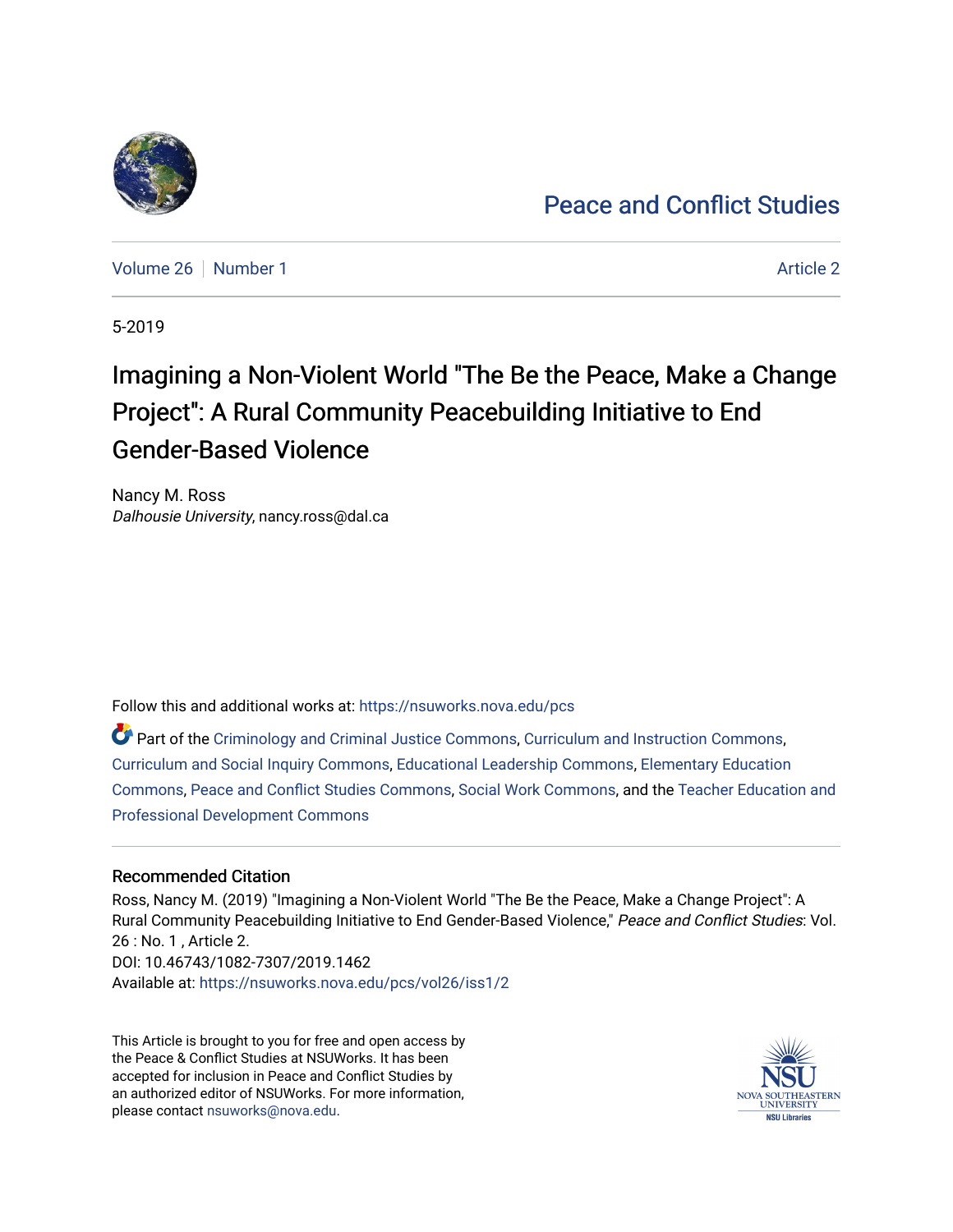## Imagining a Non-Violent World "The Be the Peace, Make a Change Project": A Rural Community Peacebuilding Initiative to End Gender-Based Violence Abstract

This article will profile the innovative community engagement process initiated by the "Be the Peace, Make a Change" project to end gender-based violence in Lunenburg County, Nova Scotia, and conclude with lessons learned. These lessons were summarized as "headlines" to imagine a future with new narratives for interpersonal relationships. This project was a three-year grassroots initiative of Second Story Women's Centre, funded by Status of Women Canada. It engaged the rural communities of Lunenburg County to develop a coordinated response to violence against women and girls. It focused on the engagement of all genders, youth, and adults in exploring and implementing the visions, hopes and actions identified as priorities by the community within a peacebuilding framework. Community was broadly defined to include: survivors of relationship violence; professional service providers in healthcare, community services, policing and justice; municipal and provincial government; community-based services; educators and schools; clergy; and any interested citizens. The need to alter the cultural and social roots that sustain violence was recognized. A focus on building trusting partnerships both locally and provincially, inclusion of men and boys, engaging schools and youth and the justice systems, as well as survivors were hallmarks of the project.

Keywords: violence against women, community responses/peacebuilding/voice/grassroots/critical appreciative inquiry/open space technology

## Author Bio(s)

Nancy Ross is an Assistant Professor at Dalhousie University, School of Social Work and is completing a PhD in Peace Studies at Bradford University, UK. Prior to entering academia she worked as a clinical therapist in mental health and addiction settings and in community development.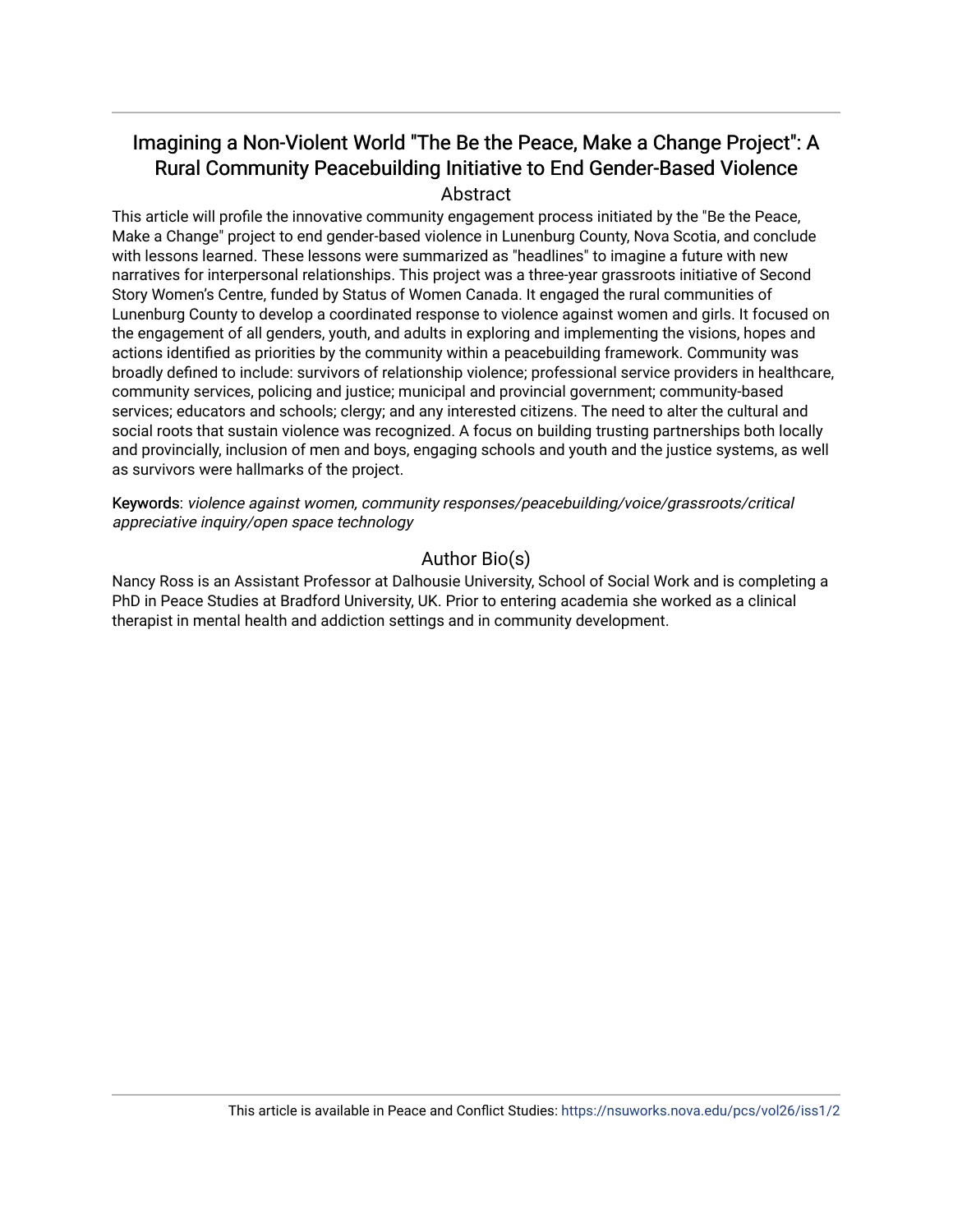## **Imagining a Non-Violent World "The Be the Peace, Make a Change Project": A Rural Community Peacebuilding Initiative to End Gender-Based Violence**

#### **Nancy M. Ross**

Flaherty (2010) uses the term "global peacelessness" to depict a world in which girls and women frequently feel unsafe as more than 35 percent have experienced either physical and/or sexual violence (World Health Organization, 2012). This term implies that violence impacts not only victims of violence but also families, communities, and countries. Theoretical perspectives from peace studies and feminist theory offer an analysis from which violence against women can be seen in the larger context of societal violence that points to deep structural and cultural changes necessary to make the world a safer place for girls and women and boys and men (Boulding, 1977; Confortini, 2006; Duvvury, 2009; Beever, 2010; Ramsbotham, Woodhouse, & Miall, 2011; Schirch, 2008; Woodhouse & Santiago, 2012; Woroniuk, 2001). This article will profile the steps taken by the "Be the Peace, Make a Change" project (abbreviated to "Be the Peace" project) to engage the community in defining what they believed to be necessary to end gender-based violence and lessons learned from this community engagement. The project was a three-year grassroots initiative of Second Story Women's Centre in Lunenburg, Nova Scotia, funded by Status of Women Canada. It aimed to engage the communities of Lunenburg County in developing a coordinated response to violence against women and girls. This project focused on the engagement of all genders, youth and adults, in exploring and implementing the visions, hopes, and actions identified as priorities by the community within a peacebuilding framework. Inclusion in the community was broadly defined as: survivors of relationship violence; professional service providers in healthcare, community services, policing, and justice; municipal and provincial government; community-based services; educators and schools; clergy; and any interested citizens. Each were invited to add their "voice" and define necessary action needed to reduce gender-based violence at large public forums and in various working groups, using community engagement processes to harness local wisdom. A focus on building trusting partnerships both locally and provincially, inclusion of men and boys, engaging schools and youth, as well as survivors, were the hallmarks of the project.

The project began in 2012 with a community public forum focused on the theme: "From violence and fear to peace and safety for women and girls in Lunenburg County" and concluded with a final public forum that reported to the community on April 18, 2015. This article provides a brief description of the issue of gender-based violence and frames it within a peace, feminist, and systems theoretical framework that positions the violence as a political and social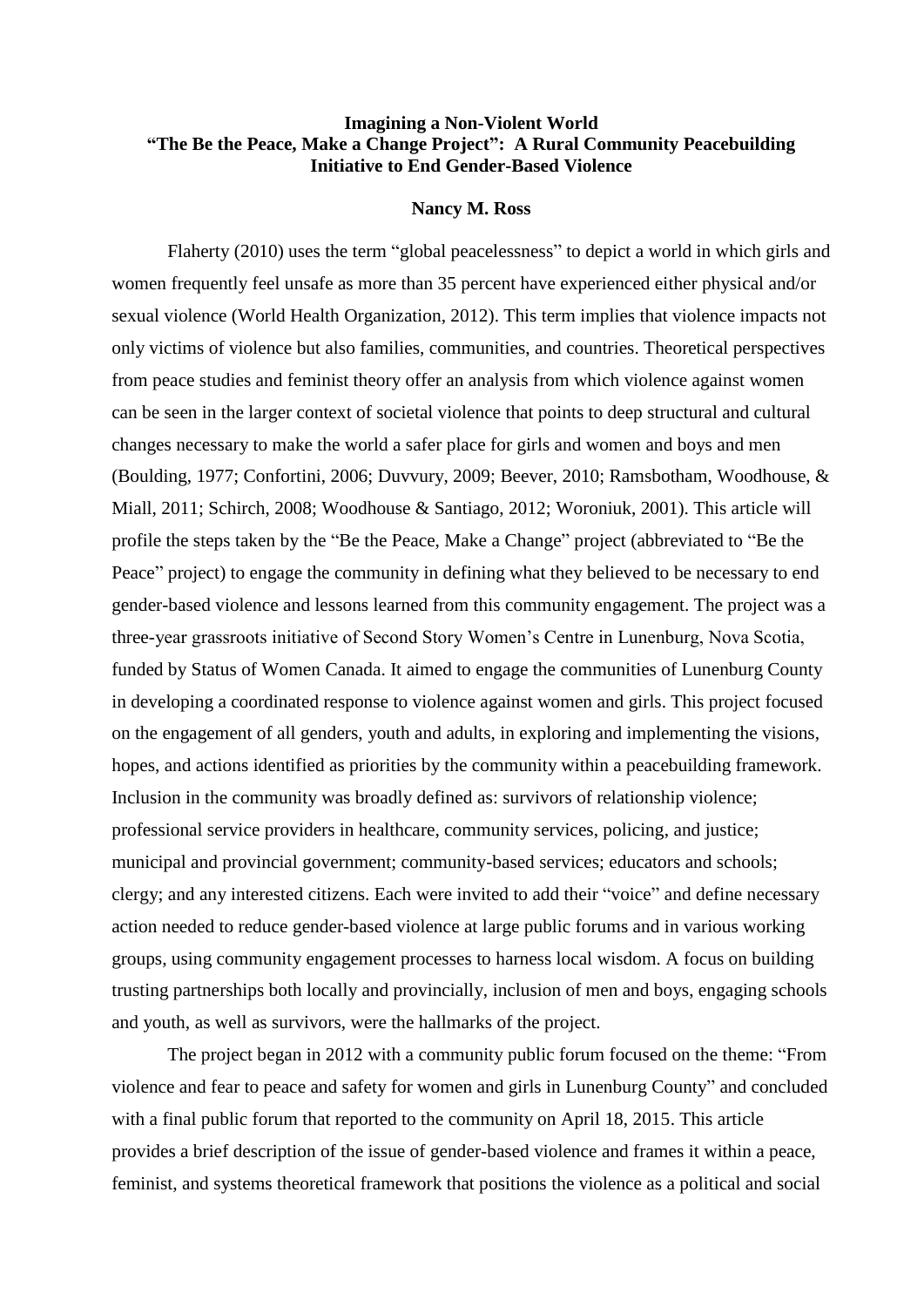issue meriting a community peacebuilding response. It profiles the lessons learned by the project's engagement of community members during community forums and workshops that provided opportunities for open and inclusive discussions on this issue, which are challenging to discuss and often hidden (World Health Organization, 2012). When asked to explore new narratives for relationships in Lunenburg County community members imagined new peaceful possibilities for their future in their relationships and in communities (Boulding, 2002).

#### **Violence Against Women: Global Peacelessness**

According to Duvvury (2009), gender-based violence is a phenomenon of epidemic proportions found in many families, communities, societies, and cultures across the globe. It is a pervasive violation of human rights whether perpetrated by the State and its agents or by family members or strangers, in the public or private sphere, in peacetime or in times of conflict. It constitutes a major impediment to achieving gender equality and global peace. According to the World Health Organization (2012), the term "violence against women" encompasses many forms of violence that includes violence by an intimate partner (intimate partner violence) and rape/sexual assault and other forms of sexual violence perpetrated by someone other than a partner (non-partner sexual violence), as well as female genital mutilation, honour killings, and the trafficking of women. The United Nations (1994) defines violence against women as:

Acts of gender-based violence that results in, or is likely to result in, physical, sexual or psychological harm or suffering to women, including threats of such acts, coercion or

arbitrary deprivation of liberty, whether occurring in public or in private life. (p. 3) An expansion of this definition includes physical, sexual, and psychological violence occurring within the family and/or community including battering; sexual abuse of female children in the household; dowry-related violence; marital rape; female genital mutilation rape; sexual abuse; sexual harassment and intimidation at work, in educational institutions, and elsewhere; trafficking in women and forced prostitution; and the physical, sexual, and psychological violence perpetrated or condoned by the State, wherever it occurs (United Nations, 1994). When a girl and woman-centered lens is applied to measures of peace, a story emerges that depicts a world in which no girl or woman is free from potential harm at some point in her life (Johnson 2005; Kristof & WuDunn, 2009; Seager, 2009). Violence against women is the most frequent cause of injury in Canada (Greaves, Chabot, Jategaonkar, Poole, & McCullough, 2006). The province of Nova Scotia was noted to have the highest rates of sexual assault in the country of Canada in addition to high rates of other forms of interpersonal violence that includes the second highest rate of stalking in Canada at twelve percent (McFadyen, 2009). In Nova Scotia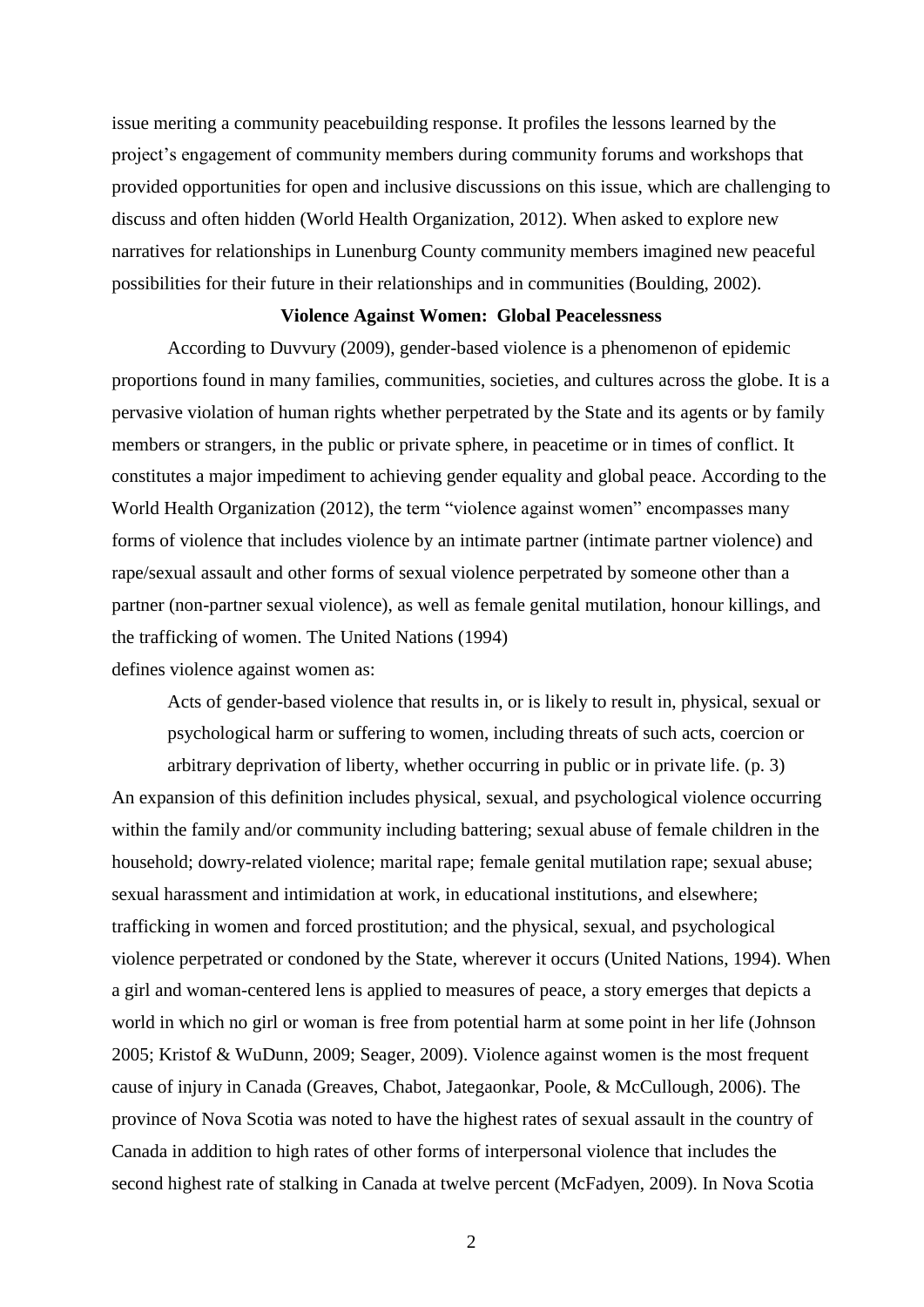in 2009, sexual assault occurred at a rate of forty per 1,000 in the population aged fifteen and over (compared to an average of twenty-one per 1000 for all of Canada), with females comprising approximately eighty-five percent of all sexual assaults (McFadyen, 2009). Canada's General Social Survey (2010) indicated that in 2009 there were 31,000 victims in Nova Scotia who self-reported that they had experiences of spousal violence in the past five years.

Harbour House, the local transition house offering crisis and transitional services to women and children experiencing violence and abuse in Lunenburg and Queens County, noted in their 2009-2010 fiscal report that they received 372 distress calls, offered 923 counseling sessions, and had eighty-six new admissions to their home (Lunenburg County Community Fund, 2010). A researcher, contracted by Second Story Women's Center located in the town of Lunenburg to conduct a report on the extent of violence experienced by women in Lunenburg County, conservatively estimated that the total number of women experiencing spousal abuse during the 2009/2010 fiscal year was 1300 or six percent of the total population of women over the age of fifteen (Atkinson, 2009).

The persistent and pervasive violence committed against women and girls merits a grassroots community peacebuilding approach that addresses the structural and cultural influences of this violence.

#### **Literature Review**

As described above, violence against women and girls is pervasive throughout the world while at the same time often described as invisible (Kristof & Wudunn, 2009; Renzetti, Edleson, & Bergen, 2011; Mann, 2012; World Health Organization, 2012; Carter, 2014). Feminists have been instrumental in calling attention to the need for better responses to interpersonal violence and in the recognition of differences within "gender" and sex that include lesbian, gay, bisexual, transgender, intersex, and queer people (Sauer & Podhora, 2013).

In 1980 the Domestic Abuse Intervention Project (DAIP) was initiated in Duluth, Minnesota, and became known internationally as a prominent model for a coordinated community response to violence (Shepard & Pence, 1999; Hague & Bridge, 2008; Carlson & Jones, 2010; Barner & Carney, 2011; Herman, Rotunda, Williamson, & Vodanovich, 2014). Shepard and Pence (2014) described hallmarks of the "Duluth Model" as contributing to the initiation of mandatory arrest policies and the creation of educational curriculum for perpetrators of violence that focused on power and control as the purpose and function of violence. This was especially useful for individuals who normalized their experiences of violence in relationships due to recurrent experiences. It was also seen as useful in helping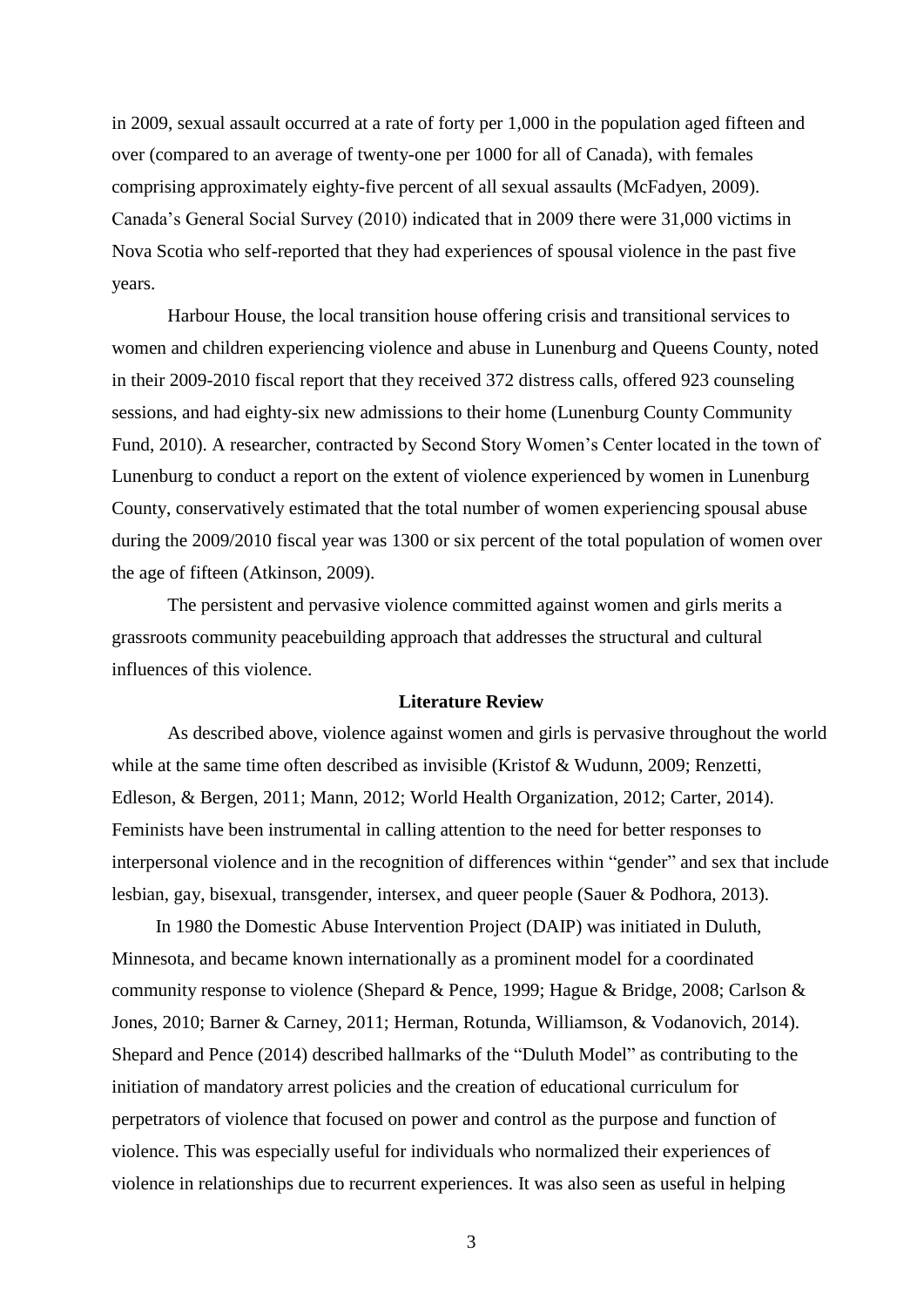individuals who perpetuated violence to accept responsibility for their violent acts. However, evaluations of this model indicate it has had limited success in lowering rates of interpersonal violence (Carlson & Jones, 2010; Herman et al., 2014). I argue it fails to incorporate an analysis of structural and cultural factors that contribute to direct violence and is therefore ineffective in promoting environments that encourage peace. Community responses to violence against girls and women have been critiqued as narrow in scope, reactive, and lacking in coordination (Flaherty, 2010; Wells, Claussen, & Sandham, 2012). Recently, many coordinated community responses have moved away from a coordinated agency response to a coordinated community response that includes agencies and organizations that traditionally have not been associated with this issue (e.g., schools, faith communities, and businesses) and some have included the addition of primary prevention efforts (Klevens & Cox, 2009). According to Kelly and Lovett (2005) an integrated approach, which is the aim of community coordinated responses to all forms of interpersonal violence, should promote gender equity, social justice, and deliver human rights. This approach is in line with recommendations through a United Nations report focused on measures necessary to end widespread violence again women—recommendations explicitly stating that prevention is a key element of coordinated community response to violence (United Nations Population Fund, 2005).

Klevens and Cox (2009) noted there is no definitive evidence in coordinated community response effectiveness, but they have taken steps to summarize the best available evidence in primary prevention to address the needs of victims and offender accountability. These recommendations include parent training programs and family-based interventions that target children with antisocial behavior. They also recommend community-wide activities that may include structured curricula combined with activities for teens. Their research infers that community-wide measures to end interpersonal violence need to target everyone, not just victims and offenders. In pointing out that the aim of primary prevention is to avert the initial occurrence of violence, they infer that community interventions need to target and modify factors that increase the risk of violence occurring (Klevens & Cox, 2009). The "Be the Peace, Make a Change" project sought to engage community in exercises that invited all members to imagine steps that were necessary in their communities to prevent the occurrence of violence. This process was loosely modeled on work conducted by Boulding (2002) that involved developing a workshop format that asked people to imagine a world at peace in ten years.

The inherent attributes of this exercise are in the valuing of local wisdom and in trusting that imaginative exploration of a world at peace—specifically, a world without interpersonal violence—will yield concrete directions. The results of this exercise are portrayed below. The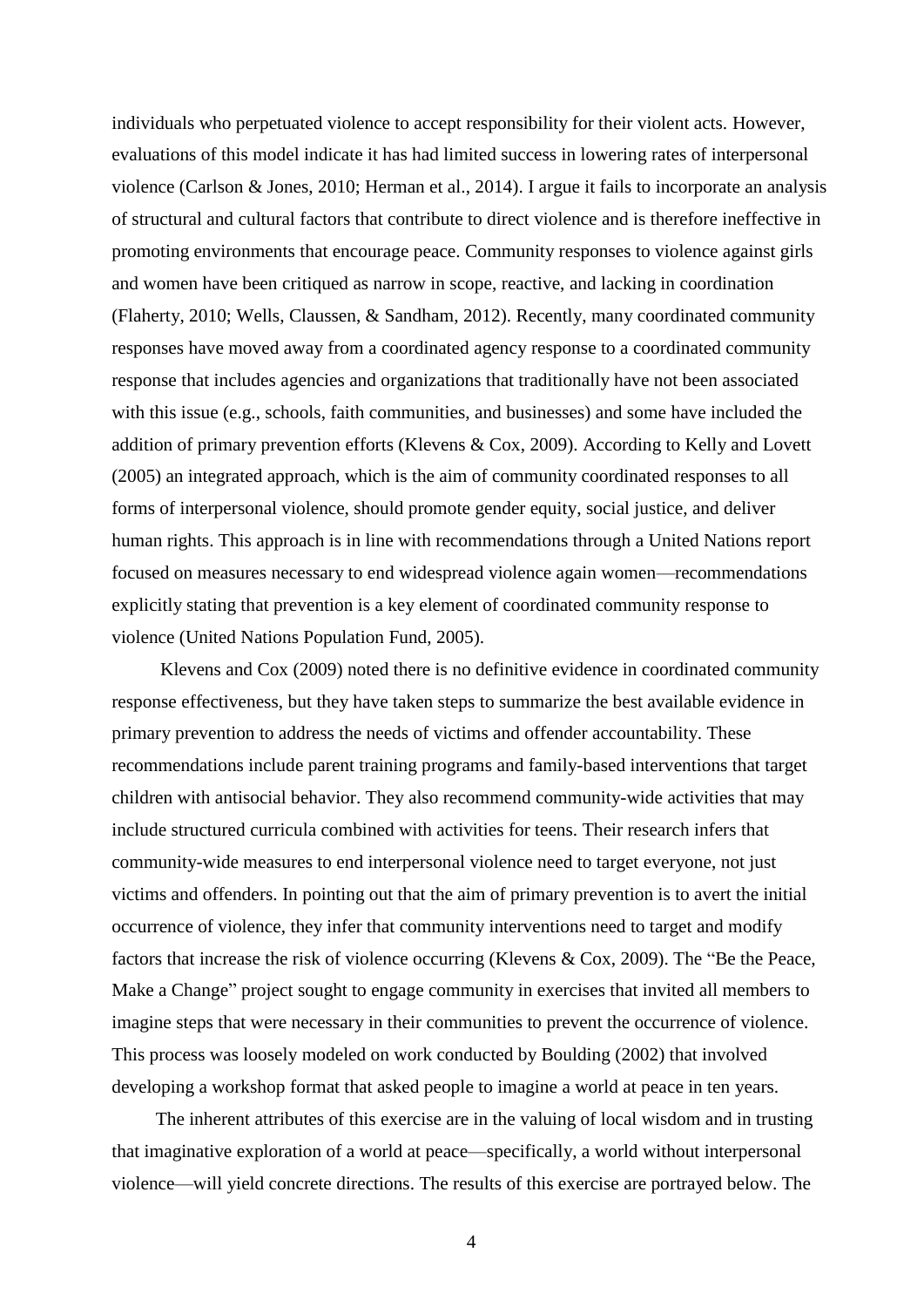literature regarding coordinated community responses to interpersonal violence is inconclusive regarding what is most effective, as noted above. However, the results of this project align with directions supported by Klevens and Cox (2009) that suggest community-wide measures are essential.

The need for further surveillance, data collection, research, and evaluation is noted in much of the literature about effective community planning to reduce interpersonal violence (World Health Organization, 2010; Wells et al., 2012). The advantages of positioning genderbased violence within a peacebuilding framework is further described in the next section. **Theories and Frameworks for Community Engagement**

The merit of positioning gender-based violence within a grassroots community peacebuilding framework is its ability to offer theorists and practitioners a perspective from which violence against women can be seen in the larger context of societal violence (Confortini, 2006). Galtung (1976; 1990), a peace theorist, pointed to the need to recognize that direct violence does not occur in a vacuum and is linked to cultural and structural factors that impact men and women's choices and behaviour. Galtung's (1976; 1996; 2010) analytic triangle of violence conceptualized direct acts of violence, that is, violence that harms a person individually, as inseparable from cultural and structural forms of violence. Cultural violence is defined as "those aspects of culture, the symbolic sphere of our existence- exemplified by religion and ideology, language and art, empirical science and formal science —that can be used to justify or legitimize direct or structural violence" (Galtung, 1990, p. 291). Structural violence describes social patterns, political structures, and economic systems that limit the potential to live a full and healthy life (Ramsbotham et al., 2011). Many forms of structural inequality intersect with sex and gender to influence violence against women. For example, economic factors and a history of colonization, combined with a cultural legacy of mistreatment and abuses, increases the vulnerability of First Nations, Inuit, and African Nova Scotian women. Poverty, a form of structural violence, is experienced by many women in Lunenburg County who have less access to income (Morris & Gonsalves, 2005). The number of children raised in lone-parent homes is greater than in married and common-law families, and most lone-parents are women who have less money and greater childrearing responsibilities (National Household Survey of Statistics Canada, 2013). Having access to less resources while having greater caregiving responsibilities is a form of structural violence that is experienced by many women in Lunenburg County.

The intersections of structural and cultural violence are sometimes subtle, but also pervasive. For example, in her fourth edition of her film titled *Still Killing Us Softly*, Jean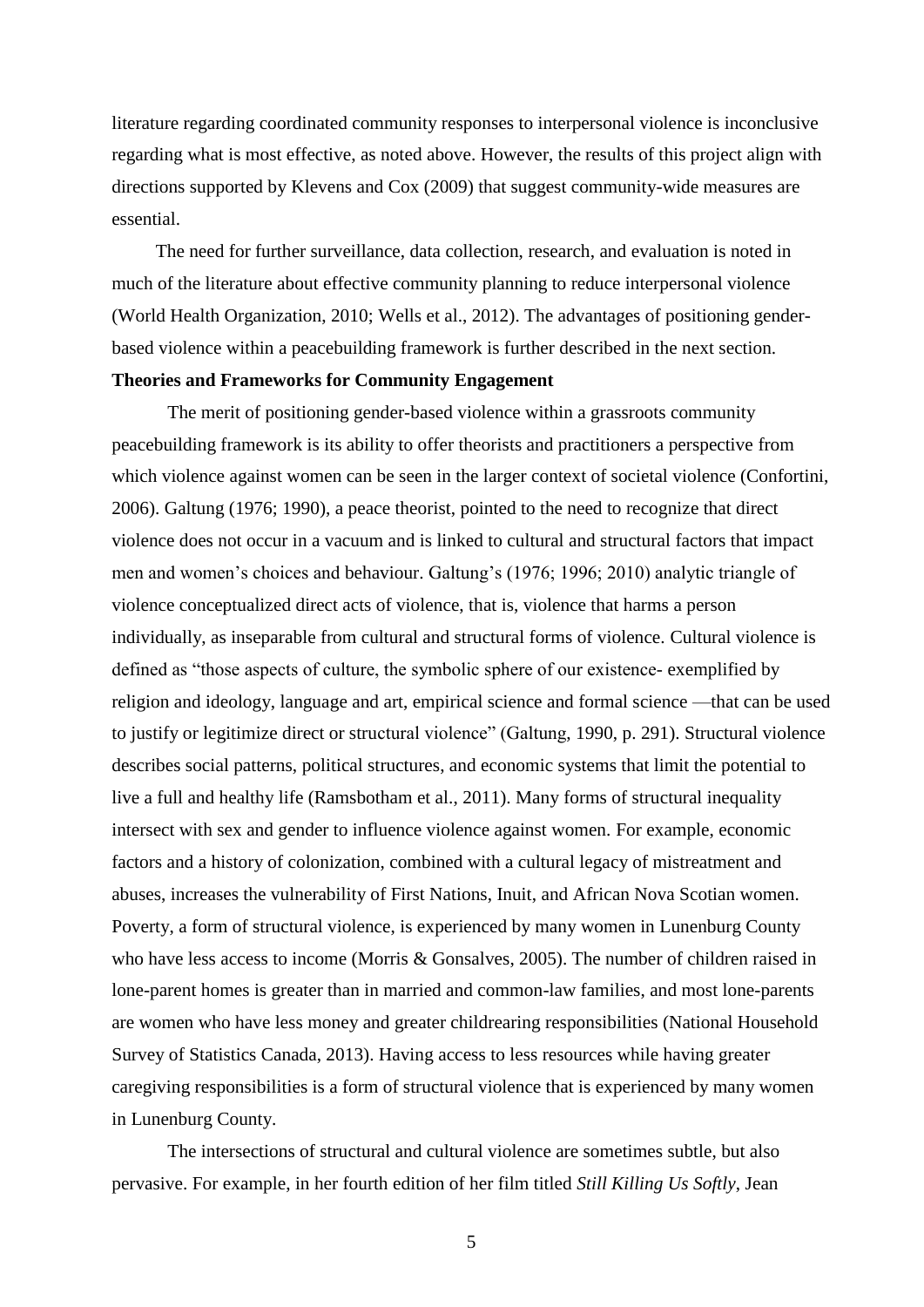Kilbourne (2010) described the ways in which the mainstream media relentlessly objectifies and silences women in advertising, and she challenged her viewers to think critically about popular culture and its relationship to sexism, eating disorders, and gender violence. All men and women are exposed to the mass media in ways never experienced before. Young women are especially vulnerable to the impact of the media (Johnston, 2011). Two recent films titled Sext-Up-Kids (CBC Doc Zone, 2012), and Miss Representation (Missrepresentation.org, 2011) depict sexism in popular culture by exploring the emphasis on youth and sexuality as the measure of girls' and women's value in popular media.

Dines (2010), in writing about the intersections of pornography and violence against women said:

We are so steeped in the pornographic mindset that it is difficult to imagine a world without porn....it is affecting our girls and boys, as both are growing up with porn encoded into their gender and sexual identities. What is the impact? What we do know is that we are surrounded by images that degrade and debase women and that for this the entire culture pays a price. (p.163)

Gilligan (2009), a Harvard professor and a leading violence expert, also wrote about the ways in which men and women are portrayed in popular culture and linked this to the interpersonal violence women experience. His work acknowledged the ways assigned gender roles can be limiting for both sexes in patriarchal societies, as a form of cultural violence. For example, he suggested that social and psychological effects of contrasting gender roles, into which men and women are differentially socialized in patriarchal cultures, are more powerful than biological differences in their ability to predispose men toward violence and women away from it (p. 249). Gilligan further noted the role of shame as a form of both internal and external surveillance in maintaining adherence to assigned gender roles (p. 251). For men, he described the ways in which they are honored for violence (even given Medals of Honor), and shamed if they are unwilling to fight. Alternatively, a peacebuilding approach helps a community highlight the ways in which cultural and structural violence intersect and influence violence against women and girls. This may include, as Gilligan points out, the need to deconstruct and reconstruct gender roles.

As Paffenholz (2014) acknowledged, while Galtung is credited with crafting original concepts of peacebuilding in the 1970's, the field of peacebuilding research and policy practices began to shift in focus from the international to the local during the 1990s. This shift toward the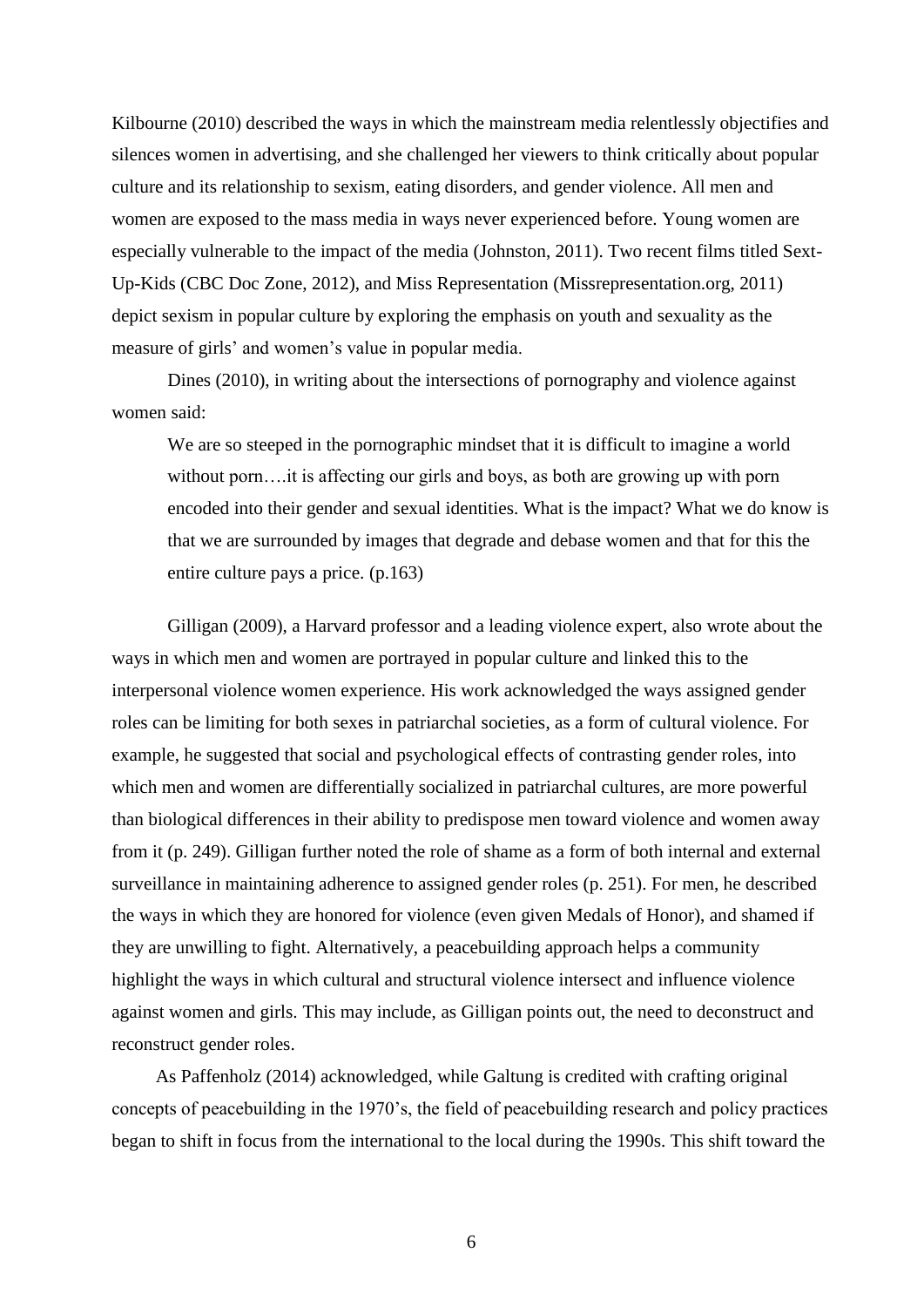local she credited as largely led by Lederach (2003), with the focus placed on local actors "in the driving seat" to determine local initiatives (Paffenholz, 2014, p. 11).

Feminist scholars in international relations have criticized the field for ignoring the wars going on inside the home in the form of domestic violence, when speaking of peace (Confortini, 2006, p. 346). The Be the Peace project can be understood as a response to this critique by positioning the violence against women that occurs locally, and in the home, as directly related to the field of peace studies. In recognizing the ways in which the "personal" is "political," feminist theory complements Galtung's framework of violence to provide a gendered analysis of power as essential to defining the influence of cultural and structural factors on interpersonal violence (Hanisch, 1970). Confortini (2006) also pointed out that one of the ways in which feminist theories add to Galtung's (1990) framework of violence is to incorporate notions of gender as socially constructed and embodying relations of power. She noted that gender, rather than a synonym for sex, is a social construct that organizes social life in "hierarchical, mutually exclusive categories, which are in a relationship of sub/super ordination to one another" (Confortini, 2006, p. 335). A gender-conscious approach to violence infuses the concepts of structural and cultural violence with the recognition that power maintains relations of domination and subordination between groups of people. Further, a feminist intersectional approach points to the importance of recognizing other elements central to this analysis such as age, race, class, (dis)Ability, social status and social location (Crenshaw, 1991). Disability is written as (dis)Ability: "(dis)" to respect an individual's social and physical connection with disability, and "Ability" to highlight the creative and innovative ways of dealing with societal barriers (MacDonald, 2008).

Feminist theorizing by racialized women foregrounded the intersectionality of systemic oppressions, particularly—but not only—racism and sexism, to highlight the need to disrupt historical relations that resulted in oppression (Profit & Ross, 2015). Feminist inclusion of an intersectional approach that recognizes multiple factors can contribute to marginalization and is analogous to the ways in which our understanding of what contributes to health and well-being has broadened to recognize the impact of social factors on health. It is now well recognized that biologic and genetic endowment, although very important, are not as significant as social determinants for the health of individuals, families, communities, and nations (McGibbon & McPherson, 2013). Just as the social determinants of health (SDH) play the major role in shaping health outcomes, the Be the Peace project explored the importance of the social environment as influential in determining a predisposition to engaging in violent behavior or being exposed to violence, or in the promotion of non-violence and peace. As noted at the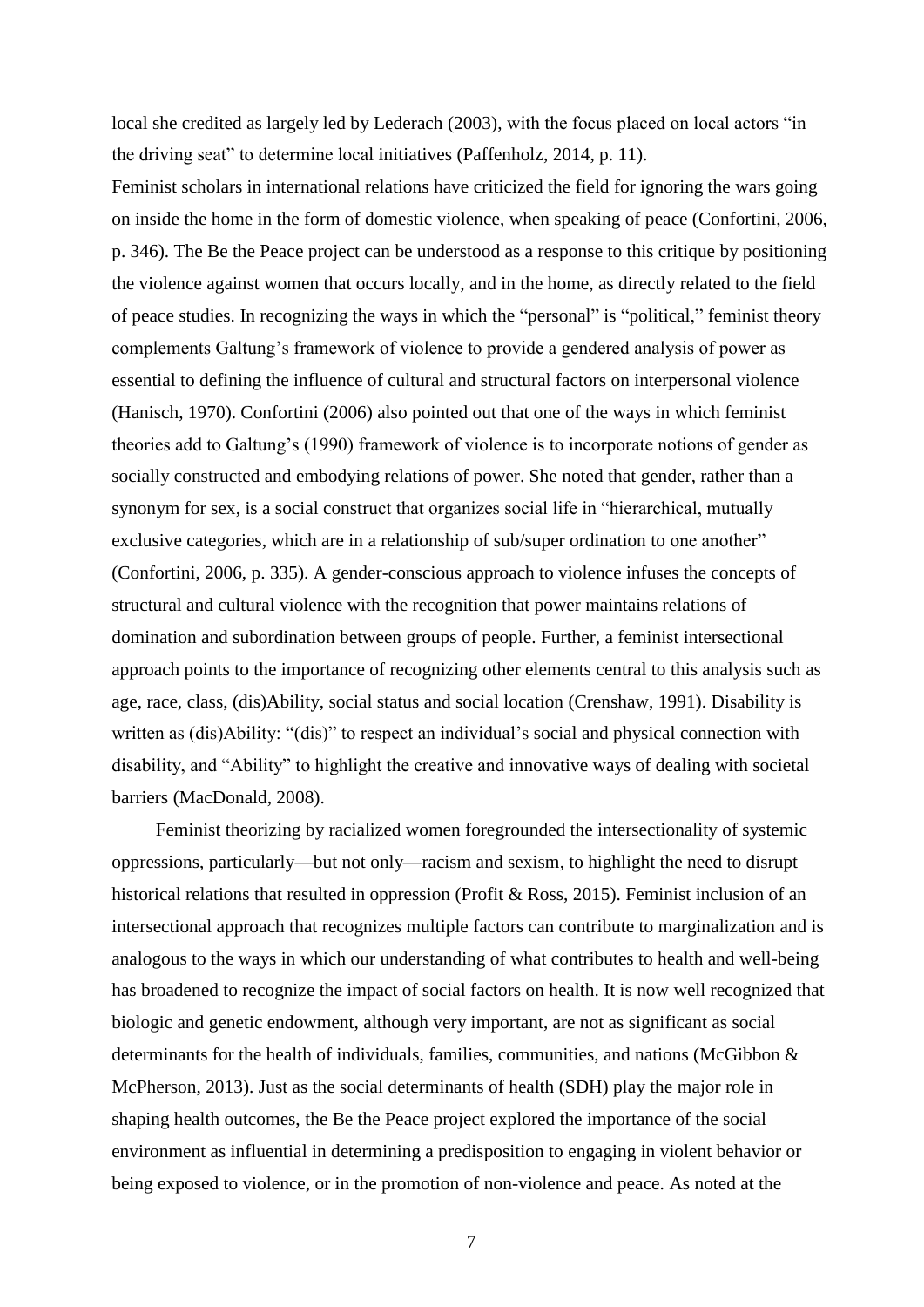beginning of this section, positioning gender-based violence within a grassroots community peacebuilding framework offers theorists and practitioners a perspective that moves from a narrow focus on individual explanations of violence to one that seeks to understand broader societal factors.

This framework involves consideration of the ways in which meso-, macro-, and exosystemic factors influence relationships at the micro level. For example, an ecological systems perspective regarding resilience is helpful to recognize individual capacity and the need for communities to provide support. Unger and Liebenberg (2011) define resilience this way:

- 1. The capacity of individuals to navigate their way to resources that sustain wellbeing;
- 2. The capacity of individuals' physical and social ecologies to provide those resources; and
- 3. The capacity of individuals, their families and communities to negotiate culturally meaningful ways for resources to be shared. (p. 3)

This definition acknowledges individual capacity while emphasizing that resilience is dependent on supportive environments and not solely on individual character traits. It implies that the risk of perpetuating violence can be mitigated by access to resources and supportive people. Concepts of ecological resilience contribute to a systems analysis that helps define initiatives able to contribute to non-violent behavior and peace.

## **Methodology**

To engage the community in defining measures to end violence against women, a participatory action research approach was adopted that incorporated anti-oppressive practices. The objectives of participatory action research include sharing ownership, learning, and action to represent a philosophical approach rooted in social justice (Rutman, Hubberstey, Barlow, & Brown, 2005). According to Maguire (1988) it can explore important issues in a community by asking questions aimed at three types of change:

- 1. Development of critical consciousness of both researcher and participants;
- 2. Improvement of the lives of those involved in the research process;
- 3. Transformation of fundamental societal structures and relationships.

The Be the Peace project extended an invitation widely to all community members to come together in community forums to learn more about this issue and to participate in defining measures they believed essential to reducing violence against women. Anti-oppressive research, in its commitment to a social justice mandate, seeks to actively include and engage all marginalized and oppressed social groups (El-Lahib, 2017).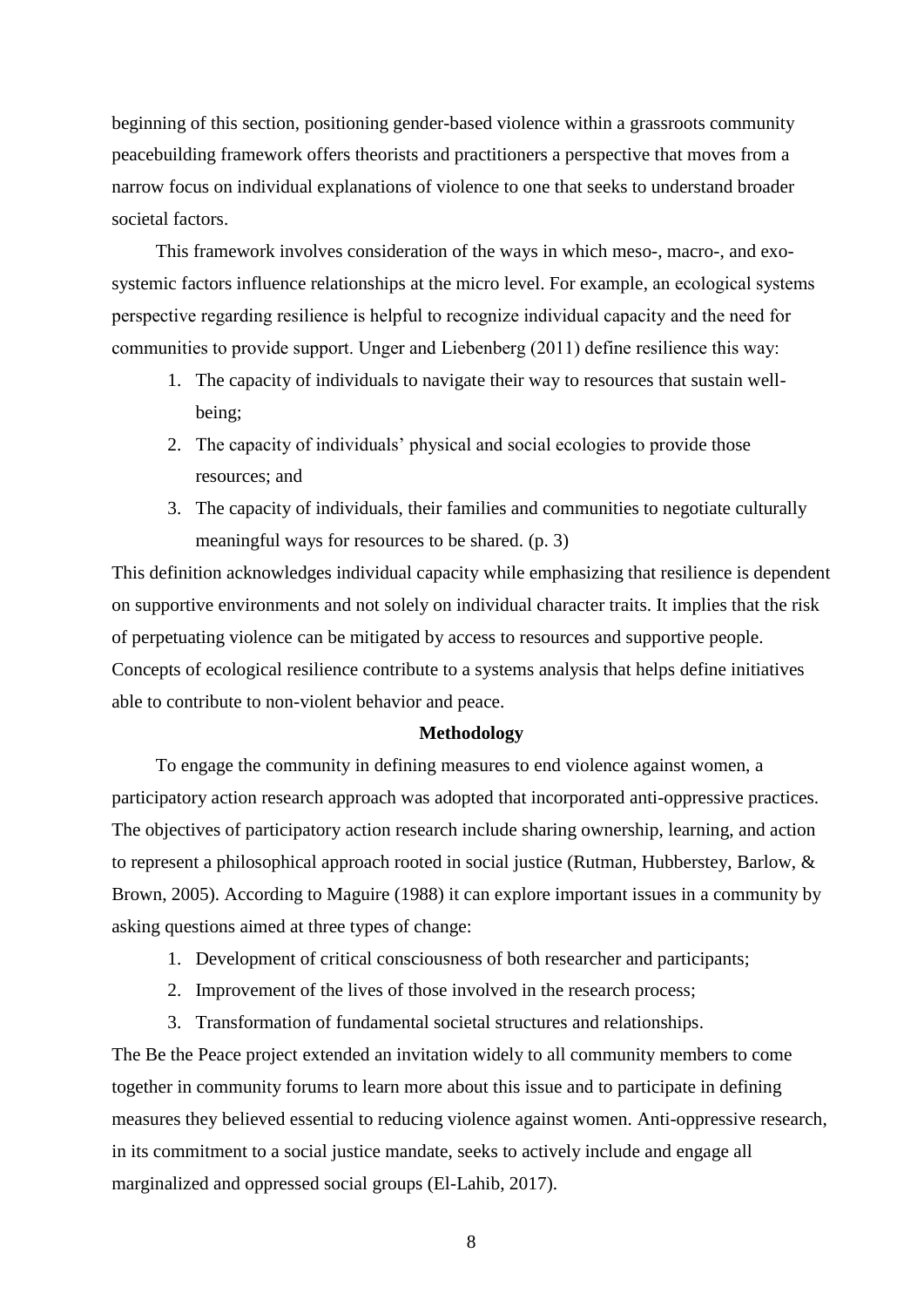To help ensure that the voices of all who attended the Be the Peace community forums and events were heard, innovative facilitative techniques were employed, and skilled facilitators were hired for large events. These approaches included *Critical Appreciative Inquiry* and *Open Space Technology*. *Critical Appreciative Inquiry* seeks to recognize the impact that difference, power, and diversity can make in opening doors for inclusive dialogues, thus enabling a way of being in, and seeing, the world and bringing about change in human systems (Cockell & McArthur-Blair, 2012). It was chosen as an approach that could utilize the best of what already existed in the community, and then define what could be built upon, acknowledging current challenges. It incorporates the principles of action research and is a collaborative and highly participatory process (Watkins & Mohr, 2001). *Open Space Technology* was used in combination with *Critical Appreciative Inquiry* to facilitate the opening of space as an intentional leadership practice, permitting all participants to have a voice (Herman & Jain, 2006).

The project's title was chosen to recognize that peace in interpersonal relationships is both a shared and individual responsibility. The intent of this project was to engage all community members and thereby avoid dominant discourses about relationship violence as primarily a women's issue. The project began by holding a large public community forum that was followed by two subsequent community forums in two subsequent years. These community forums were open to all community members and were therefore advertised among professional organizations that included nonprofits and the school, justice and community services, and various forms of public media that included radio, newspaper, posters, and online social media. Attendees at the forums included individuals who had previously experienced interpersonal violence, concerned citizens, professionals in relevant agencies, elected officials, clergy, and police.

## **Principles of Community Engagement**

The project engaged people in an imaginative exploration of how their relationships and communities would look when "peaceableness" had come about (Boulding, 2002). It harnessed innovative community facilitation approaches to engage the community in challenging conversations about violence against women as a means of mobilizing people with the necessary courage to define and work toward social change.

The combination of *Appreciative Inquiry* and *Open Space Technology* effectively worked to encourage participants to create and define the agenda related to the theme "Be the Peace....Make A Change: from violence and fear, to peace and safety for women and girls in Lunenburg County." This theme was further defined as the following statement: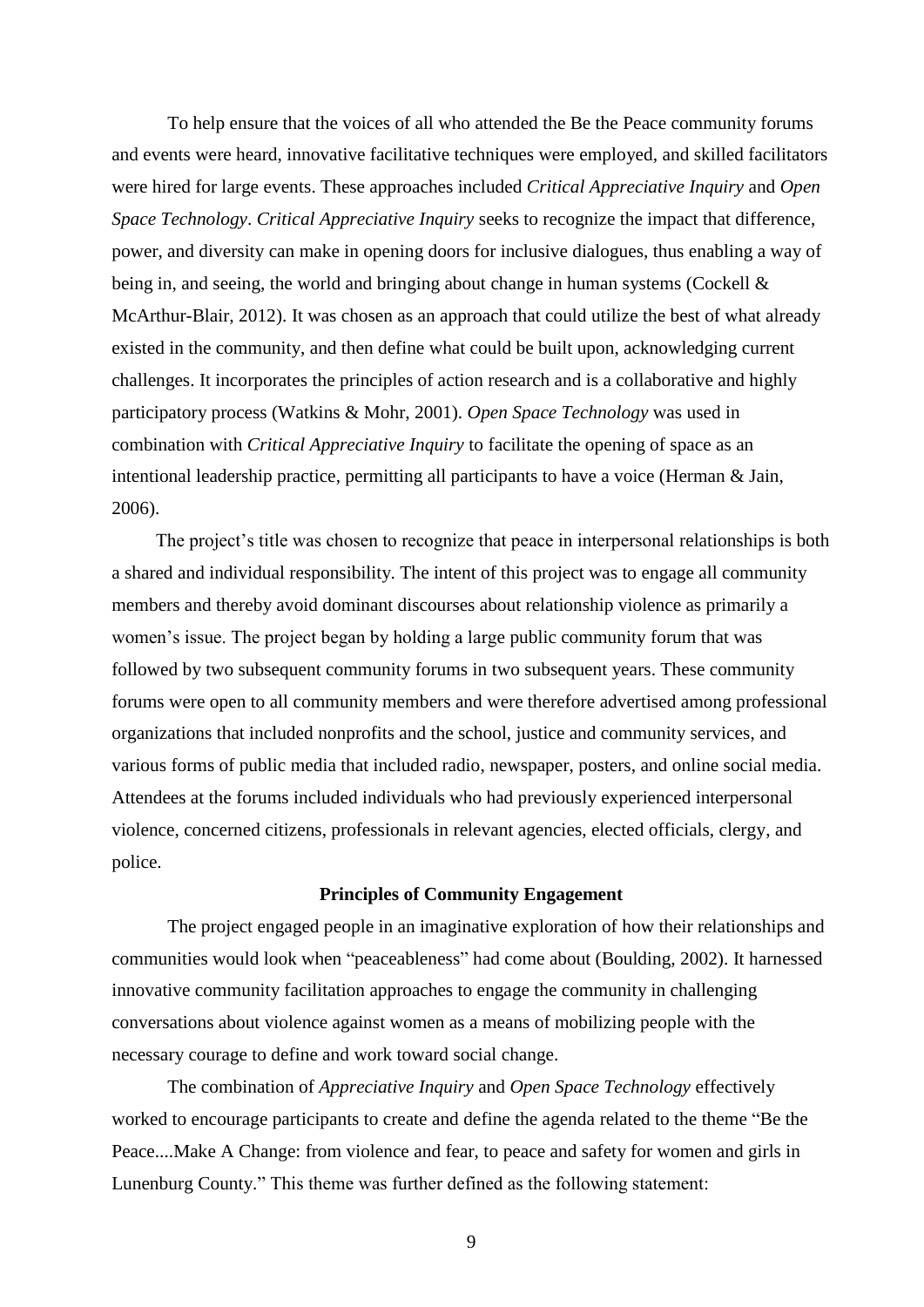We gather together as one community of women, men, girls and boys to rise out of the silence, shame and stigma caused by violence to women and girls. Together we create peace in Lunenburg County through changes big and small, personal and systemic; each change positively uplifting the experience of women and girls, men and boys in our community; fostering hope, equity and creating peace. (Be the Peace, 2013)

The following simple rules were established to guide the community engagement processes of the project:

- Explore different views and listen for common ground;
- Uncover all assumptions and agree on expectations;
- Share leadership responsibilities and information generously;
- Treat everyone as a respected, trusted and cooperative partner;
- Take purposeful action when there is a clear path and energy;
- Invite all voices and perspectives to create safe spaces where everyone can belong;
- Ask even the hard questions. (Be the Peace, 2013)

One hundred and fifty-one individuals attended the first community forum held in the Town of Lunenburg in 2012. Following the identification of themes during the forum, teams and groups were formed that included a community planning team, an interagency network collaborative, and a team to explore community restorative justice. A group of men chose to meet regularly to speak about men's issues; a group of women also decided to meet regularly to speak about experiences of violence, and ways they could advocate for better justice responses; and a group decided to meet regularly to discuss steps needed in the community to improve responses to sexual assault. Further groups focused on how best to engage youth and schools and how to implement the "Neighbors, Friends and Families" program (2017), a public education campaign to raise awareness of the signs of female abuse so that those close to an atrisk woman or an abusive man could help (Centre for Research and Education on Violence Against Women and Children, 2017). Another group decided to meet regularly to discuss the relationship between substance abuse and violence, and others decided to meet to discuss how to collect stories related to violence against women. Finally, a group agreed to meet to discuss how to best support rural families in the New Germany (a very rural area) to discuss and address issues of violence against women. Many of these groups or teams met monthly for three years. However, over time, the number of teams decreased to concentrate on those thought to have the most impact.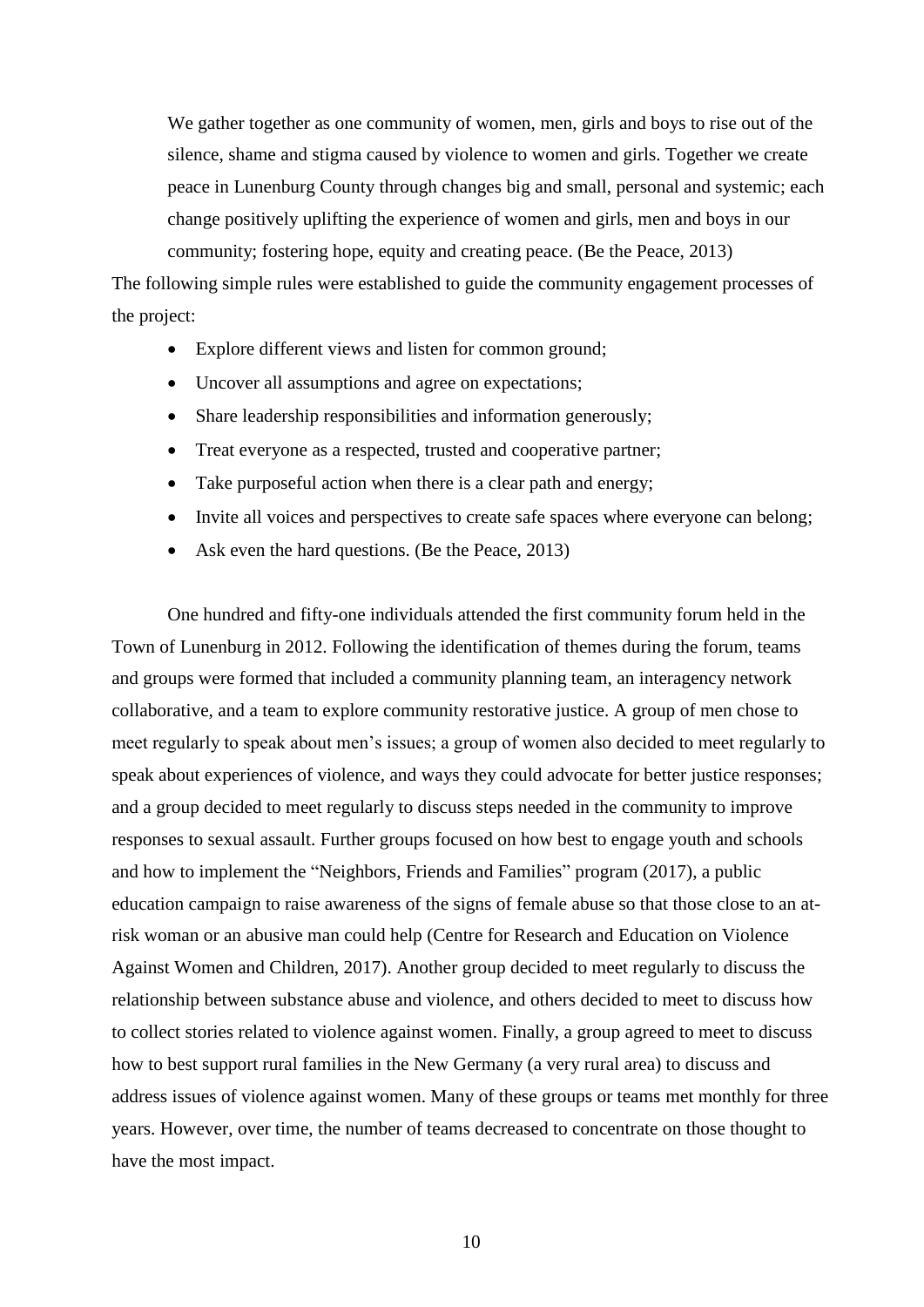The second forum, held in 2013 in the town of Lunenburg, was attended by one hundred and three individuals regarding the theme: "Stories of the Future—A New Narrative for Relationships in Lunenburg County." This title implied that social change would influence local news headlines in the future—ones that would tell stories about relationships of non-violence, hope, and new possibilities. Among those who attended were many individuals who had experienced violence in their lives. The walls of the room were filled with pictures, posters, and graphics depicting stories and specific directions the community had described as necessary to end violence against women and girls. The following image (Figure 1) was created by graphic recording artist Janet Rhymes (2013) to record the words and images shared at the second large community forum.





This graphic depiction captured the need for change and the vision for a more peaceful future expressed by participants. It highlighted the hope and energy of community participants that felt a need for a new narrative to inform relationships in Lunenburg County, and a belief that such change was possible (Be the Peace, 2013).

## **Stories of the Future: Lessons Learned**

Fifty-eight individuals including Municipal Mayors, a Police Chief, members of Second Story Women Centre, the Director of Harbour House (a transition house for women fleeing violence), staff of the Be the Peace project, and local citizens including men, women, and youth attended the final community forum of the Be the Peace project held in the Town of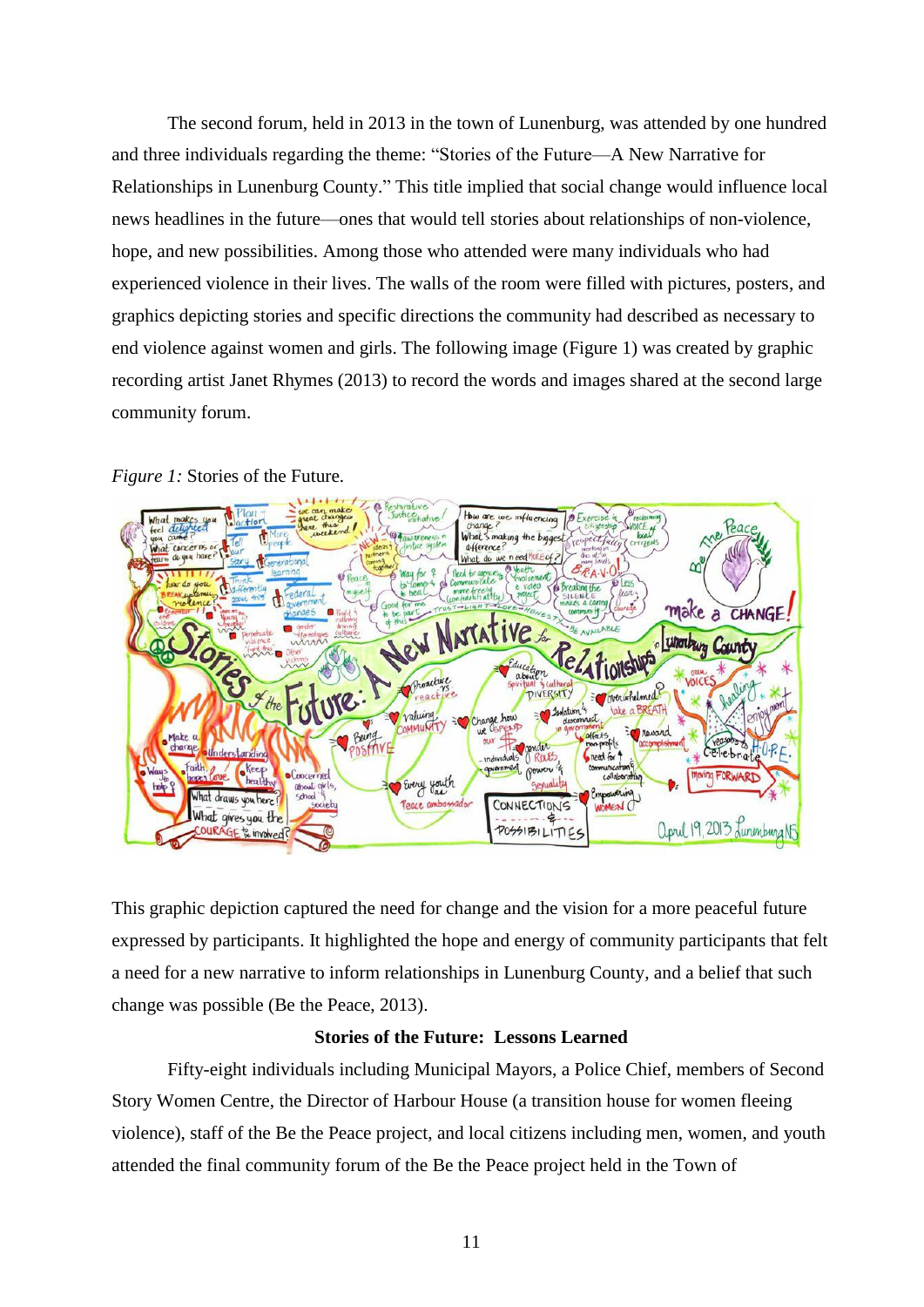Lunenburg's fire hall, on April 18, 2015. They shared lessons learned and hopes for the future that would influence new narratives for relationships in Lunenburg County. Nine focus areas were identified by a participatory process, again facilitated by hired facilitators and loosely modeled upon a process, described earlier, by peace maker Elise Boulding (2002). Each focus area was titled as an imagined future news story headline, as described below.

#### **Headline 1: "Your Life Matters: Your Voice Matters"**

The need to engage schools and youth was universally regarded as central to the Be the Peace project throughout the three years. Throughout the project youth shared that they were not often given an opportunity to talk about issues connected to interpersonal violence and this led to feeling their contributions were not valued within communities and in schools. Students directly addressed teachers in their schools and at the School Board level about their struggle with relationships and with not having opportunities to speak meaningfully with caring, supportive adults about issues of importance to them. Youth spoke about the gender binary and of the courage it takes to step out of the gender-specific narrative to shift to a new way of being together, to talk together, to establish a new future. When boys and young men met together in partnership with the Second Story Women's Centre, several group participants spoke about gender identity and their belief that many boys don't feel safe. They expressed a need for male role models and opportunities for them (and girls) to deconstruct the gendered boxes that they experienced as hypersexualized and limiting.

As a result of the successful partnership between the Be the Peace project and the South Shore School Board, *Healthy Relationships for Youth*, a program co-facilitated by high school youth in Grades 11 and 12, is now delivered within the curriculum to grade 9 students. The school board is committed to having this program in every school from Grades 9-12. The work with youth and schools was transferred to the youth coordinator at Second Story Women's Centre and to the coordinator of the Healthy Relationships for Youth program, as well as to the coordinator of the boys program in partnership with HeartWood Centre.

These steps to influence structured curricula and youth activities are aligned with community-wide measures recommended by Klevens and Cox (2009). To end violence against women and girls, ongoing peace education that includes teaching nonviolent conflict resolution and healthy relationship skills in schools is an essential component of community responses. **Headline 2: "Government Takes Bold Steps"**

Four local majors and a member of Nova Scotia's Legislative Assembly (MLA), representing Lunenburg County, shared a willingness for municipal and provincial governments to take steps to reduce violence against women and girls, which was a major accomplishment of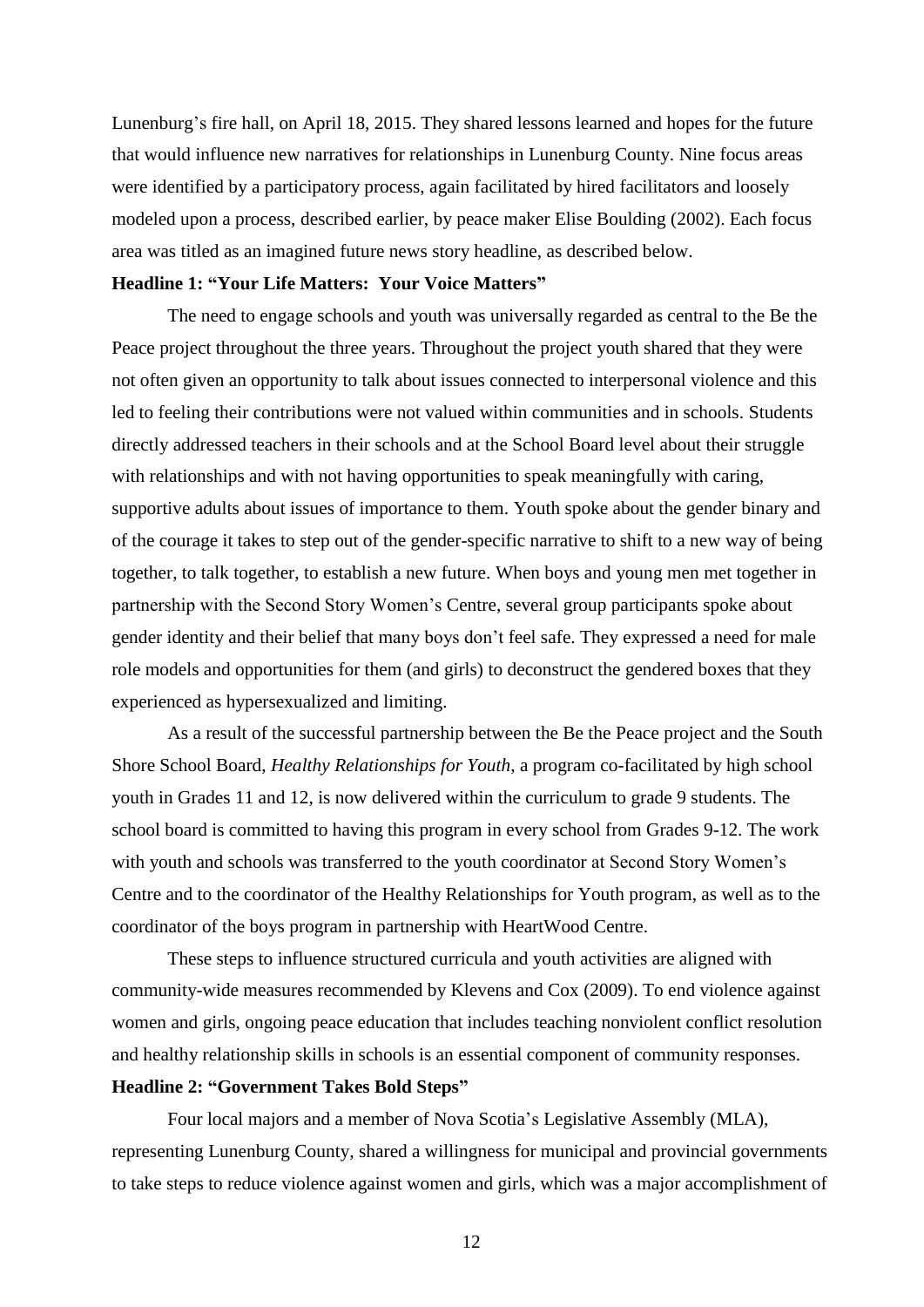the Be the Peace project. Six areas in which action had been taken at the municipal government level included:

- 1. Incorporating an annual December 6 Resolution (The National Day of Remembrance and Action on Violence Against Women, also known informally as Purple Ribbon Day), as a day commemorated by community events in Lunenburg County;
- 2. Creating a position statement/policy commitment of our council;
- 3. Development of protocol to investigate domestic violence;
- 4. Working with wellness committees to provide staff and council respectful workplace guidelines;
- 5. The provision of learning opportunities for staff regarding how best to respond to interpersonal violence and how to address it (for example, in sports, by training leaders in the department of recreation); and
- 6. The inclusion of information related to matters of interpersonal violence four times a year in the local *Municipal Matters* publication.

Four municipal councils within Lunenburg County followed the lead of Lunenburg town to formally adopted the following resolution:

The Council of the Town of Lunenburg believes that all women and girls have the right to live in safety and dignity, free from threat, intimidation and violence. Gender based violence in all forms diminishes the quality of life for all and is unacceptable to the people of Lunenburg. (Lunenburg Town Council, 2015)

The measures profiled above serve as examples that any village, town, or city could formally adopt to demonstrate and highlight their commitment to ending gender-based violence.

## **Headline 3: "Resolution Through Conversation"**

The Be the Peace team that had focused on restorative justice, meeting regularly for three years, began the process of establishing a Community Dispute Resolution Center. This center, under the guidance of a community-based advisory group, and under the governance of our local Community Justice Society, will teach skills in conflict resolution and attempt to resolve disputes outside the formal justice system.

## **Headline 4: "We Can Do Great Things Together in the HUB"**

A community group initiated through the Be the Peace project, co-chaired by the Executive Coordinator of Second Story Women's Centre in the Town of Lunenburg and a Chief of Police, included membership from Correctional Services, Probation, Harbour House Transition House, the Family Resource Center, Addiction and Mental Health Services, and Family Services. These service providers shared they had felt isolated in their work and their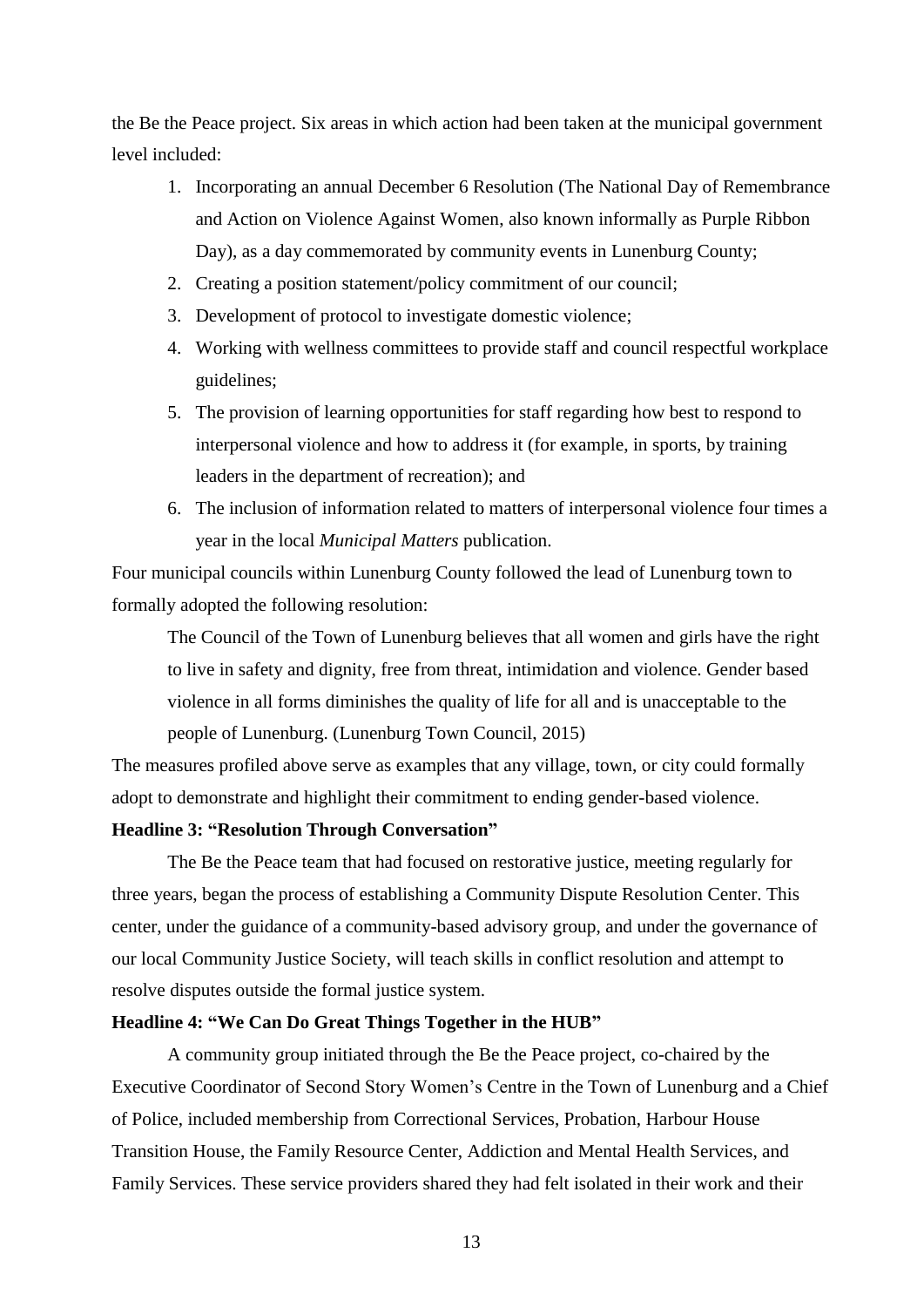belief they could do better work collaboratively. The HUB model, based on the Prince Albert, Saskatchewan Community Mobilization movement, incorporated lessons learned from research completed in Glasgow, Scotland (Prince Albert Community Mobilization, 2014). The model was modified for local needs to deal with challenging cases within a transdisciplinary process. It aims to bring down walls between organizations so communities can respond early and more effectively for those impacted by interpersonal violence, to improve interventions and prevention efforts.

## **Headline 5: "Women Survivors Thrive"**

This group included women who had survived experiences of violence coming together to support each other and to give voice to their experiences, with the intention of influencing the ways in which the justice systems respond to gender-based violence. Survivors spoke clearly and candidly about their experiences with police and others in the justice system. For survivors of violence, finding their voice had a dual role and was described as central to their individual healing and to influencing social change. Participants spoke overwhelmingly about the need for change within the justice systems.

## **Headline 6: "Waking Up Freedom and Gratitude"**

This headline reflected appreciation for efforts made to reduce interpersonal violence in Lunenburg County and recognition of the freedom within our communities to take a stand on this issue. While the Be the Peace project had hosted numerous public events for three years, providing opportunities to speak and develop strategies to address issues related to interpersonal violence, it was recognized this work needed to continue. The need for individuals to exercise their voice was reflected by one woman who stated that it was important to "always stand in your power." The project, in its essence, was about speaking truth to power, and then asking for change—in individual lives, in organizations, and in the broader community.

## **Headline 7: "ACE Men"**

Men who had been meeting together for three years to reflect on their experiences of being a man in Western neoliberal culture concluded "our liberation is tied to women's." This group of men took inspiration from the work of Bruce Dienes and David Hatfield (davidhatfield.ca) who had both provided workshops that focused on recognizing male privilege, deconstructing harmful forms of masculinity, and transformative education opportunities for boys. These workshops emphasized the need for men to examine and redefine their roles, relationships, sense of purpose, and the need for positive male role models for youth.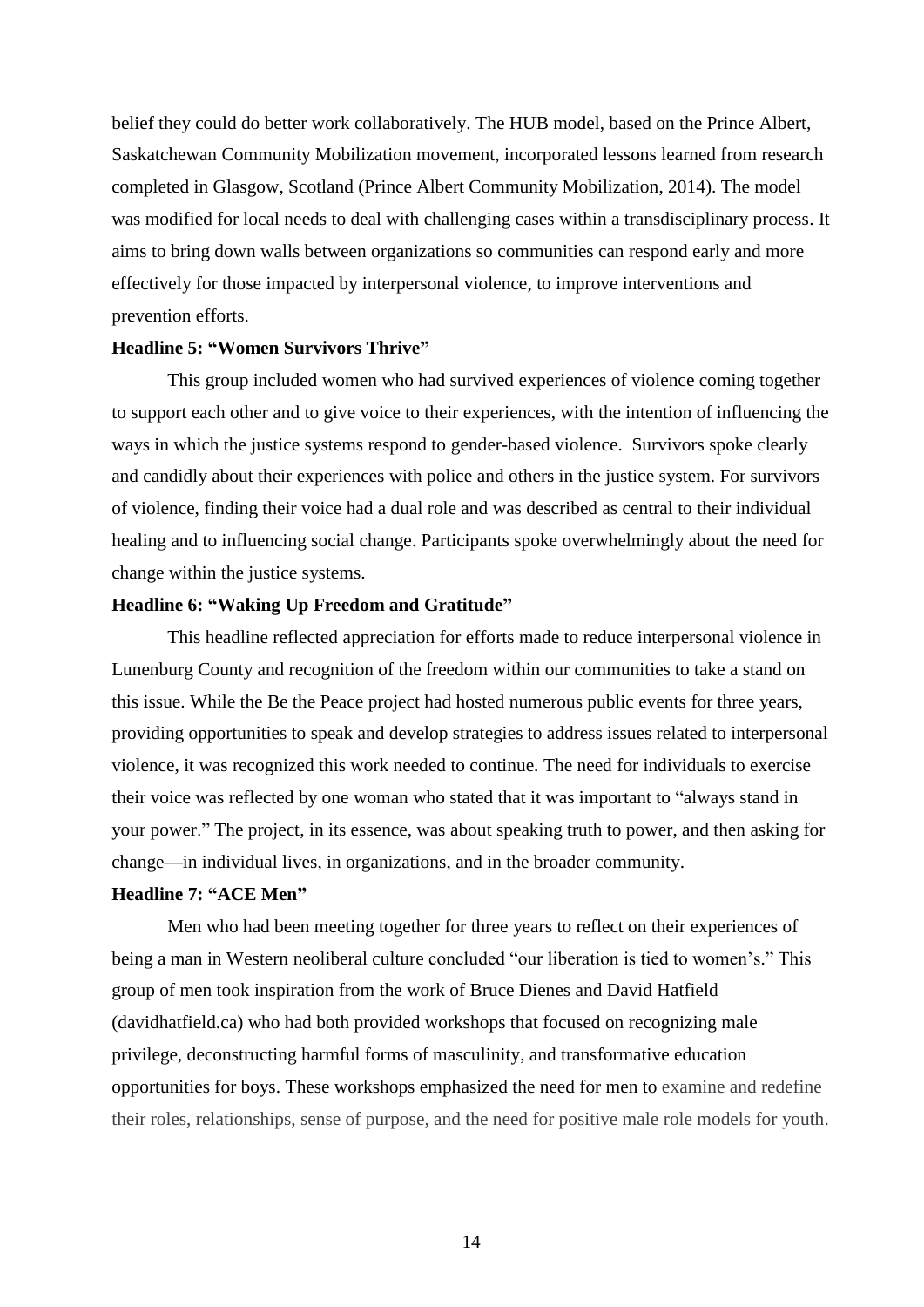## **Headline 8: "Celebrate the Differences—Be an Ally"**

This group reflected on the meetings between men and women that were titled "Gather the People" to discuss the issue of violence against women from gendered perspectives. These meetings were challenging, and participants recognized that it was necessary to think "outside of the box." To do this, they felt it was important to acknowledge ways in which men are born into privilege, and that conformity to gendered norms often contributed to ongoing privilege. This group reported that stepping out of the "man box" was scary. Other participants faced the challenge of welcoming men into the work, understanding that ending men's violence against women is a men's issue, and that it cannot end without their involvement.

## **Headline 9: "No More Blame or Shame"**

The Be the Peace project helped inspire the Sexual Assault Services of Lunenburg/Queens Project to develop an unprecedented amount of collaboration and cooperation that actualized effective changes in responding to sexual assault. By involving the Royal Canadian Mounted Police, the town police, the Health Authority, and many other partners, new protocols were developed collaboratively to inform the development of new trauma-informed training and influence policy. The project also initiated a campaign titled "I Count 2015" that included a website: "A Place to Be Counted as a Survivor of Sexual Assault for Residents of Lunenburg and Queens Counties." The campaign acknowledged that most sexual assault is not reported and that the website was a safe place to put experiences of sexual assault into words anonymously, with the implied message that when your voice is heard, and your story is told, it counts. This working group evolved into an independent project hosted collaboratively by Second Story Women's Centre and Harbour House, dedicated to creating the first comprehensive sexual assault services in Lunenburg County.

## **Discussion: Successes, Limitations, and Challenges**

The Be the Peace project served as a catalyst for many community initiatives that have been sustained within the community, including the introduction of changes to school curriculum, an increased response to sexual assault in our communities, and municipal government initiatives that were described in the previous sections. While efforts to establish better services for survivors of sexual assault had been ongoing, the Be the Peace project successfully established a Sexual Assault Services (SAS) working group that was influential in obtaining further grant funding to hire staff focused on this issue (Crowell & Godsoe, 2013). Collaboratively, their efforts contributed to expanded sex-assault examinations to victims in Lunenburg and Queens County including the expansion of Sexual Assault Nurse Examiner (SANE) services to this area (Bradley, 2016).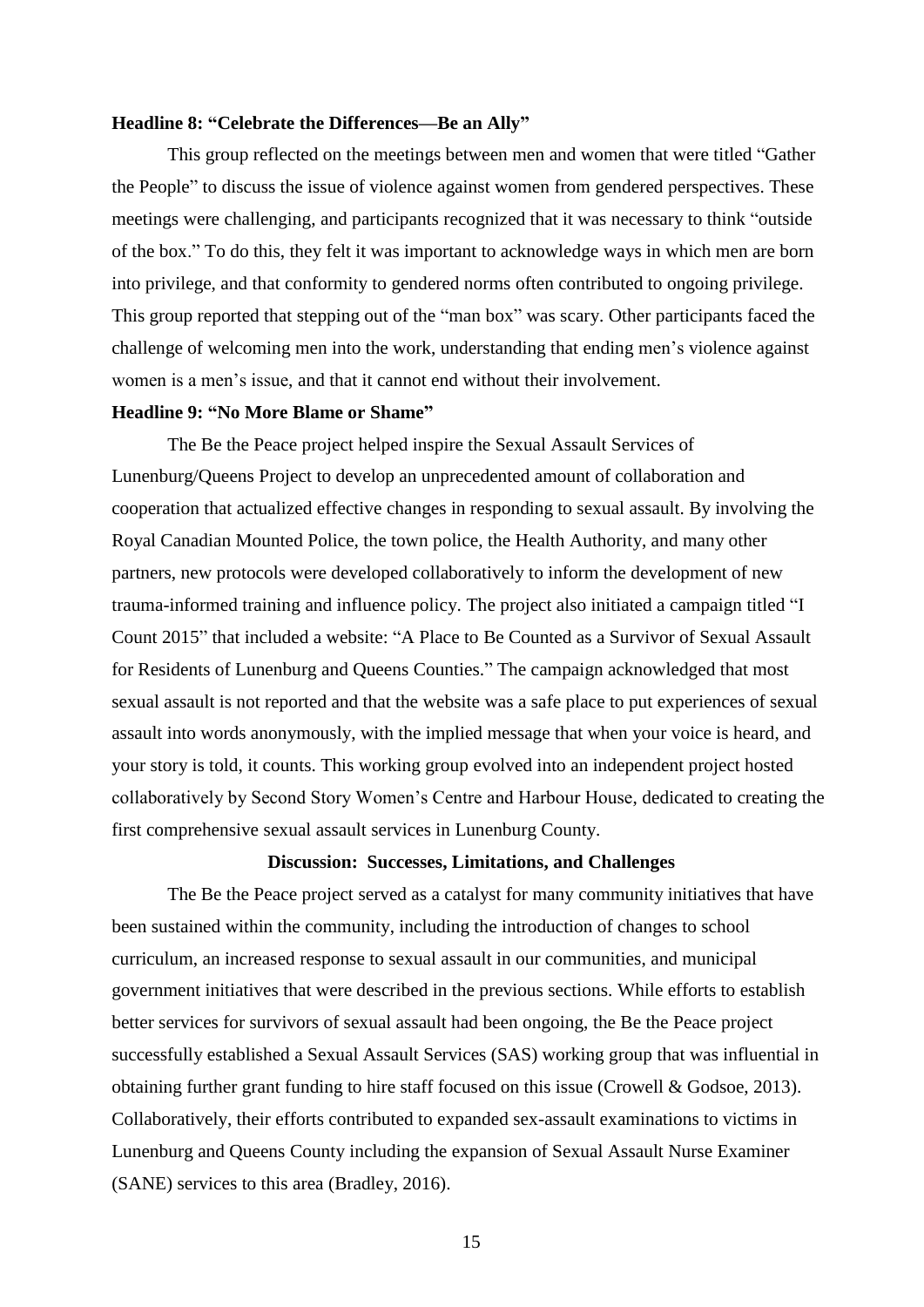Challenges have included barriers to the establishment of a community dispute resolution centre for the South Shore—envisioned as a source for restorative approaches, practices, tools, education, and services for the empowerment of people to resolve their own conflicts. A determined group of people collaborating with the South Shore Community Justice Society (SSCJS) met for several years with this goal. However, the Board and Director of SSCJS expressed concern about the agency's capacity to handle community disputes, as well as the appropriateness of fit with their mandate to serve youth and adults who have been charged with a crime. Thus, currently, there is no hosting organization to carry forth the vision of a community dispute resolution centre.

Another challenge has been the recognition that discussing the issue of violence against women from gendered perspectives can become emotionally charged, and therefore facilitators need to provide safe and constructive "containers" to host these public meetings. Such meetings can become safer when prior attention is paid to the establishment of communication guidelines to insure respectful dialogue. Discussion regarding the need for these guidelines should acknowledge the historical constraints on such discussions, as well as respectful consideration of past hurt and trauma the participants may have experienced.

The short-term funding provided to the Be the Peace project limits its scope and ability to lead projects to fruition. Upon completion of the Be the Peace project, the coordinators formed a non-profit organization titled the "Be the Peace Institute," dedicated to the mission of promoting gender equity, healthy relationships, and safe, peaceful communities and systems in Nova Scotia (Be the Peace Institute.com). Again, funded by Status of Women Canada, the first substantial project of this institute, in partnership with the Nova Scotia Association of Black Social Workers, will explore how women who have experienced gendered violence define justice and implement pathways to achieving that justice. This institute does not provide a service delivery function, and perhaps as a result, their funding is short-term, tenuous, and intermittent—posing ongoing limitations to accomplishing their mandate.

#### **Conclusion**

The Be the Peace project was premised upon seeking direction from the community by engaging boys and men, and girls and women, in the communities of Lunenburg County. This was accomplished by extending invitations to all community members to attend community forums and other events. A participatory action research design, paired with anti-oppressive research practices, helped insure all participant voices were heard and their contributions valued. A peacebuilding theoretical framework and feminist theory infused this project with the recognition that violence against women is influenced by cultural and structural factors and is a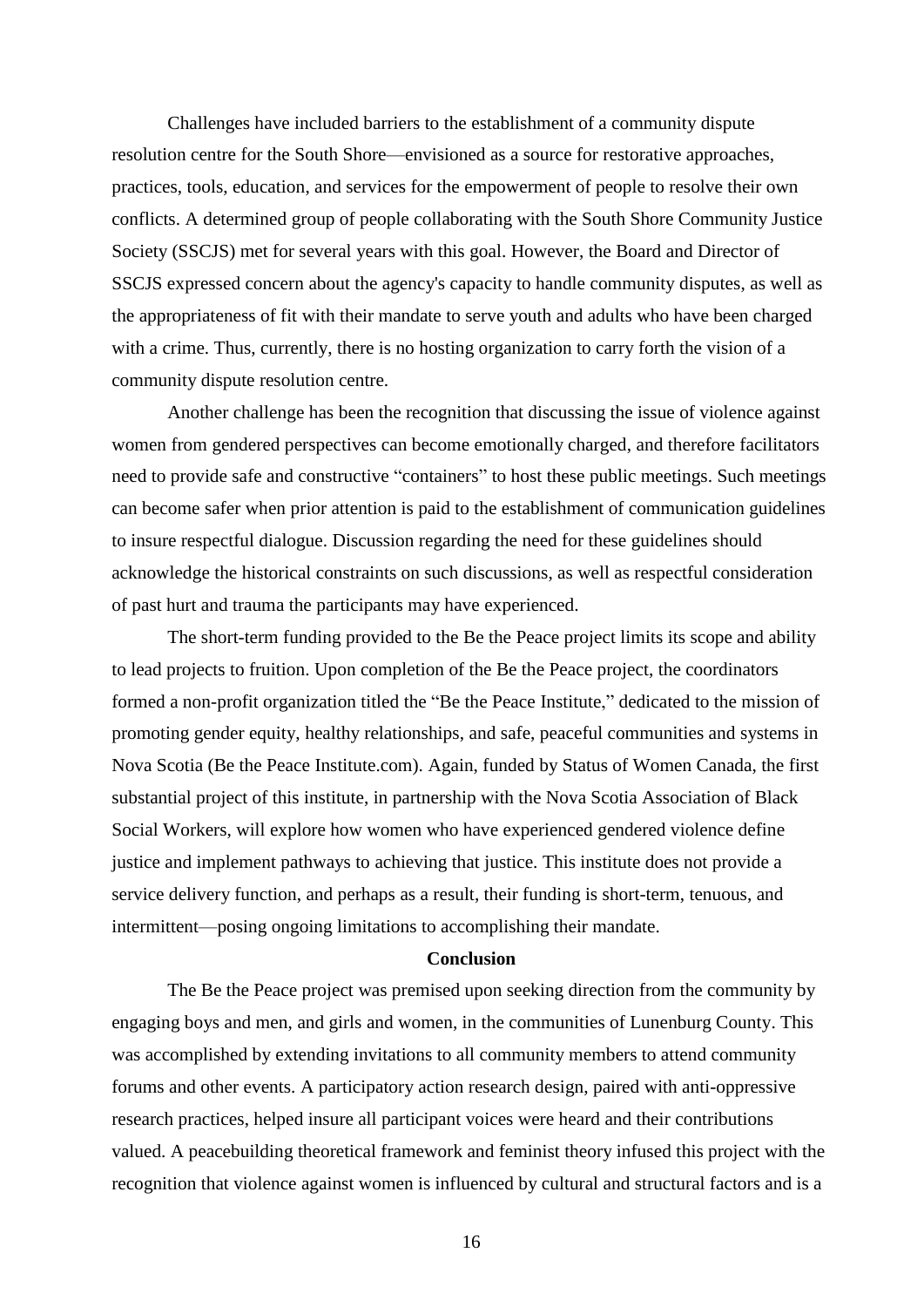community and societal issue. In de-centering a focus on individuals, to center a community response on the use of inclusive and innovative facilitation techniques, such as Critical Appreciative Inquiry and Open Space Technology, local wisdom and expertise was evoked that evolved to themes directing specific areas of focus for the project.

As described in the nine "headlines" above, a focus on valuing the contribution of youth and the engagement of youth and schools was identified as a priority in community efforts to reduce interpersonal violence. This focus specified a need for male mentors, ongoing critique of limiting gendered norms, and peace education that included curriculum related to healthy and non-violent relationships.

The second headline profiled initiatives municipal and provincial governments could take to highlight their commitment to ending violence against women and girls. The desired development of a community dispute resolution center and the introduction of a HUB Model are measures that can be effective to teach conflict resolution skills and collaborative work that improves intervention and prevention efforts.

Elevating the voices of victims of violence had a dual role central to both their healing and to influencing social change. As noted above, the need for change within the justice system's response to women and girls was highlighted. The project validated the importance of claiming the freedom to exercise "voice," particularly when speaking truth to power and asking for change.

The engagement of boys and men throughout the project revealed a need for safe spaces for men to discuss harmful forms of masculinity and to learn about steps they could take working alongside girls and women, to reduce violence against women.

The final headline addressed the shame and blame victims of violence often experience and the need to treat victims of violence with respect. Together, the nine headlines described above indicate that reducing violence against women and girls must involve youth and schools, government leadership, voices of survivors of violence, collaborative community responses, and the engagement of all genders.

The voices of community members determined the themes and direction of the Be the Peace project, and the voices of women who have experienced the justice system will continue to influence the direction of the Be the Peace Institute. A grassroots community peacebuilding approach is relevant to all communities throughout the world that experience interpersonal violence. Such an approach speaks to an emancipatory function through the promotion of environments in which all people can live full lives and explore their full potential (Curle,1995; Mitchels, 2006; Galtung & Webel, 2007; Lederach & Lederach, 2010).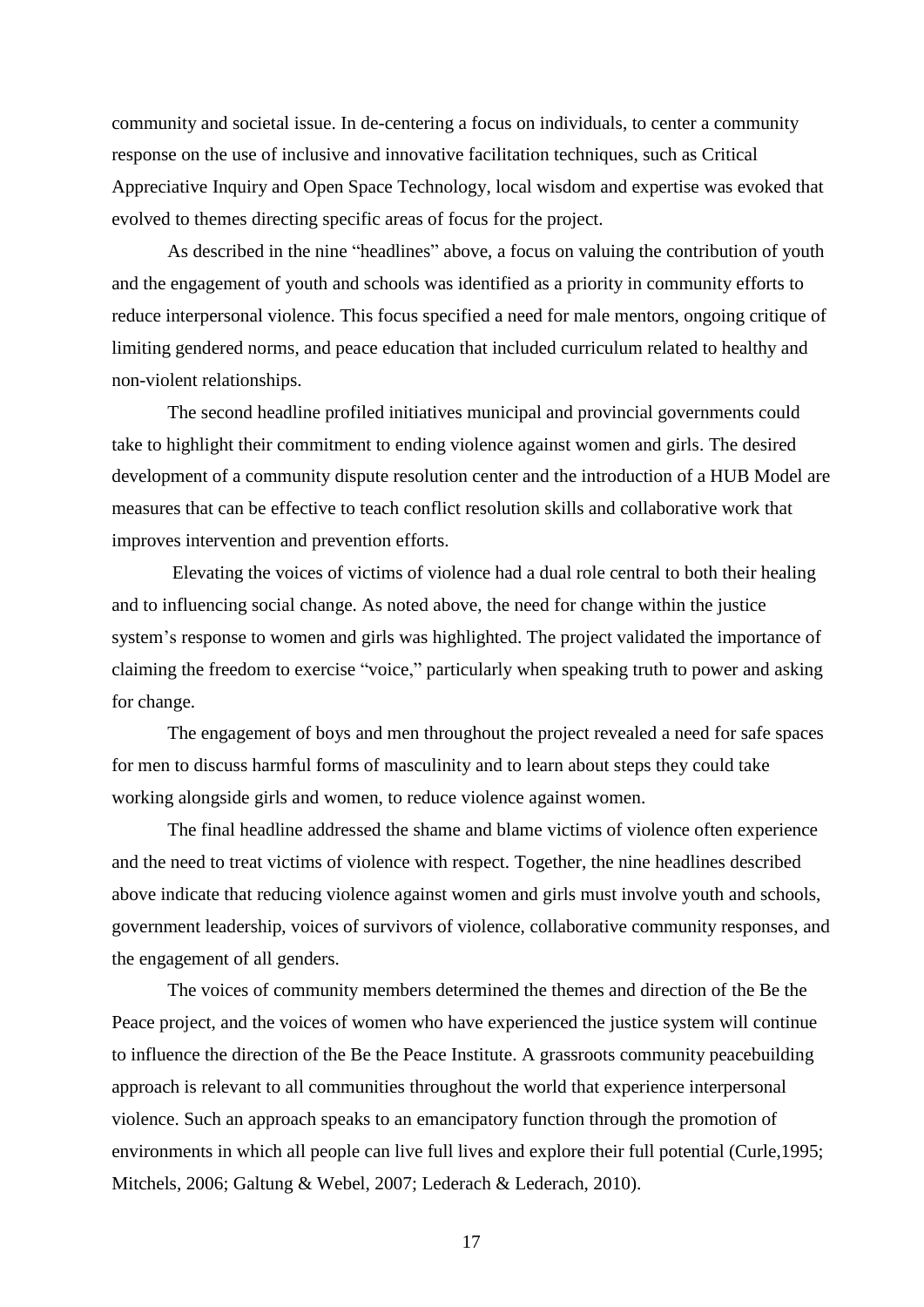## **References**

- Atkinson, R. (2009). *Violence against women and girls in Lunenburg County*. Lunenburg, NS: Second Story Women's Centre.
- Barner, J., & Carney, M. (2011). Intervention for intimate partner violence: A historical review. *Journal of Family Violence, 26,* 235-244.
- Be the Peace. (2013). Report of the 2nd Public Forum, April 19-20th, 2013, Lunenburg Community Centre: *Stories of the future—A new narrative for relationships in Lunenburg County.* Retrieved from [http://www.bethepeace.ca/include/docs/be\\_the\\_peace\\_public\\_forum\\_final\\_report\\_B.pdf](http://www.bethepeace.ca/include/docs/be_the_peace_public_forum_final_report_B.pdf)
- Be the Peace Institute. (2017). *Welcome to the Be the Peace Institute*. Retrieved from https://bethepeaceinstitute.wordpress.com/
- Beever, S. (2010). *Women's role in peacebuilding: Nicaragua, El Salvador and Guatemala compared* (M.A. Thesis). University of Saskatchwan, Saskatoon, SK, Canada.
- Boulding, E. (1977). *Women in the Twentieth Century world.* New York, NY: Sage Publications, Inc.
- Boulding, E. (2002). A journey into the future: Imagining a nonviolent world. *Peace and Conflict Studies, 9*(1), Article 4.
- Bradley, S. (2016). Expanded sex-assault examinations to be offered to victims across Nova Scotia. *CBC News: Nova Scotia.* Retrieved from [http://www.cbc.ca/news/canada/nova](http://www.cbc.ca/news/canada/nova-scotia/cape-breton-sex-assault-examinations-1.3704160)[scotia/cape-breton-sex-assault-examinations-1.3704160](http://www.cbc.ca/news/canada/nova-scotia/cape-breton-sex-assault-examinations-1.3704160)
- Carlson, R., & Jones, K. (2010). Continuum of conflict and control: A conceptualization of intimate partner violence typologies. *The Family Journal Counseling and Therapy for Couples and Families, 18*(3), 248-254.
- Carter, J. (2014). *A call to action: Women, religion, violence and power.* New York, NY: Simon & Schuster.
- CBC Doc Zone (Producer). (2012). *Sext-up-kids* [Film]. Canadian Broadcasting Corporation: Retrieved from<http://www.cbc.ca/doczone/episode/sext-up-kids.html>
- Crenshaw, K. (1991). Mapping the margins: Intersectionality, identity politics, and violence against women of color. *Stanford Law Review, 43*(6), 1241-1299.
- Crowell, D., & Godsoe, S. (2013). *Acting together to care for victims of sexual violence in Lunenburg and Queens County* (Sexual Assault Services, Lunenburg & Queens County). Retrieved from http://saslq.squarespace.com/about-sexual-assault-services-forlunenburgqueens/.
- Curle, A. (1971). *Making peace.* London, UK: Tavistock Publications.
- Curle, A. (1995). *Another way: Positive response to contemporary violence*. Oxford, UK: Jon Carpenter Publishing.
- Dines, G. (2010). *Pornland. How porn has hijacked our sexuality*. Boston, MA: Beacon Press.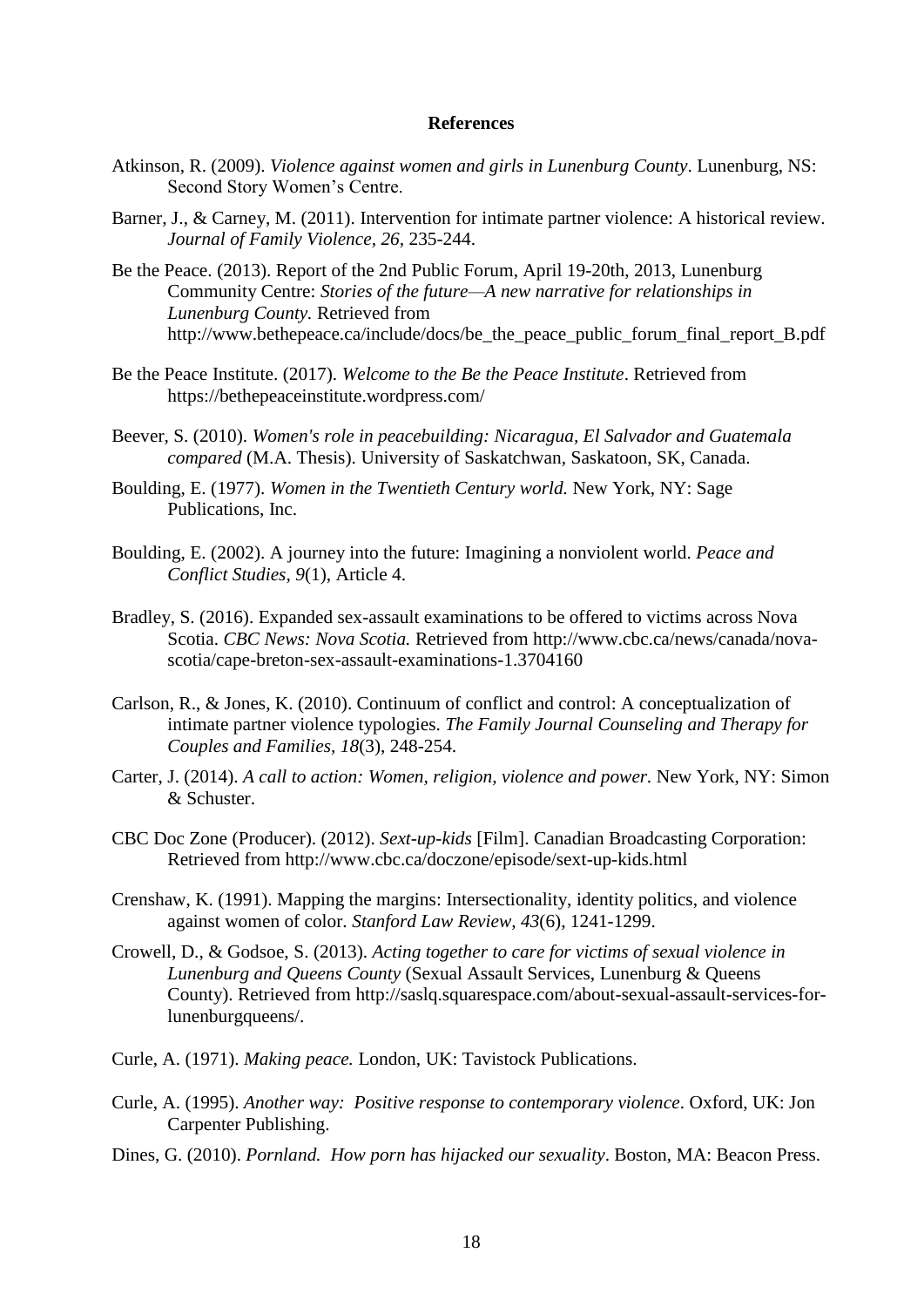- Duvvury, N. (2009). *Keeping gender on the agenda. Gender based violence, poverty and development. An issues-based paper.* Irish Joint Consortium on Gender Based Violence. Retrieved from [http://www.gbv.ie/wp-content/uploads/2014/11/Learning-](http://www.gbv.ie/wp-content/uploads/2014/11/Learning-Brief-4.pdf)[Brief-4.pdf](http://www.gbv.ie/wp-content/uploads/2014/11/Learning-Brief-4.pdf)
- El-Lahib, Y. (2017)*.* Anti-oppressive qualitative research principles for disability activism. Reflections from the field. In H. Parada & S. Wehbi (Eds.), *Reimagining anti-oppressive social work research* (pp. 17-28). Toronto, Canada: Canadian Scholars.
- Flaherty, M. (2010). Constructing a world beyond intimate partner abuse. *Journal of Women and Social Work, 25*(3), 224.
- Galtung, J. (1976). Three approaches to peace: Peacekeeping, peacemaking, and peacebuilding. In J. Galtung (Ed.), *Peace, war and defence: Essays in peace research* (11<sup>th</sup> ed.). Copenhagen, Denmark: Christian Ejlers.
- Galtung, J. (1990). Cultural violence*. Journal of Peace Research, 27*(3), 291-305*.*
- Galtung, J. (1996). *Peace by peaceful means. Peace and conflict, development and civilization*. Oslo, Norway: Sage Publications Ltd.
- Galtung, J. (2010). Peace studies and conflict resolution: The need for transdisciplinarity. *Transcultural Psychiatry, 47*(1) 20-32. doi: 10.1177/1363461510362041
- Galtung, J., & Webel, C. (Eds.). (2007). *Handbook of peace and conflict studies.* Abingdon, UK: Routledge.
- Gilligan, J. (2009). Sex, gender and violence: Estela Welldon's contribution to our understanding of the psychopathology of violence. *British Journal of Psychotherapy*, *25*(2), 239-256.
- Greaves, L., Chabot, C., Jategaonkar, N., Poole, N., & McCullough, L. (2006). [Substance use](http://www.researchgate.net/publication/6676917_Substance_use_among_women_in_shelters_for_abused_women_and_children._Programming_opportunities)  [among women in shelters for abused women and children. Programming opportunities.](http://www.researchgate.net/publication/6676917_Substance_use_among_women_in_shelters_for_abused_women_and_children._Programming_opportunities) *Canadian Journal of Public Health, 97*(5), 388-392.
- Hague, G., & Bridge, S. (2008). Inching forward on domestic violence: The 'co-ordinated response' and putting it in practice in Cheshire. *Journal of Gender Studies*, *17*(3), 185-199.
- Hanisch, C. (2000). The personal is political. In B. Crow (Ed.). *Radical feminism*. New York, NY: New York Press.
- Hatfield, D. (2017). Edges: Processes: transformation. [web blog]. Retrieved from <http://davidhatfield.ca/>
- Herman, K., Rotunda, R., Williamson, G., & Vodanovich, S. (2014). Outcomes from a Duluth model battering intervention program at completion and long-term follow-up. *Journal of Offender Rehabilitation, 53*, 1-18.
- Herman, M., & Jain, S. (2006). *Open Space Technology: Inviting Leadership Practice* (3rd ed.). Retrieved from [http://www.michaelherman.com/publications/inviting\\_leadership.pdf](http://www.michaelherman.com/publications/inviting_leadership.pdf)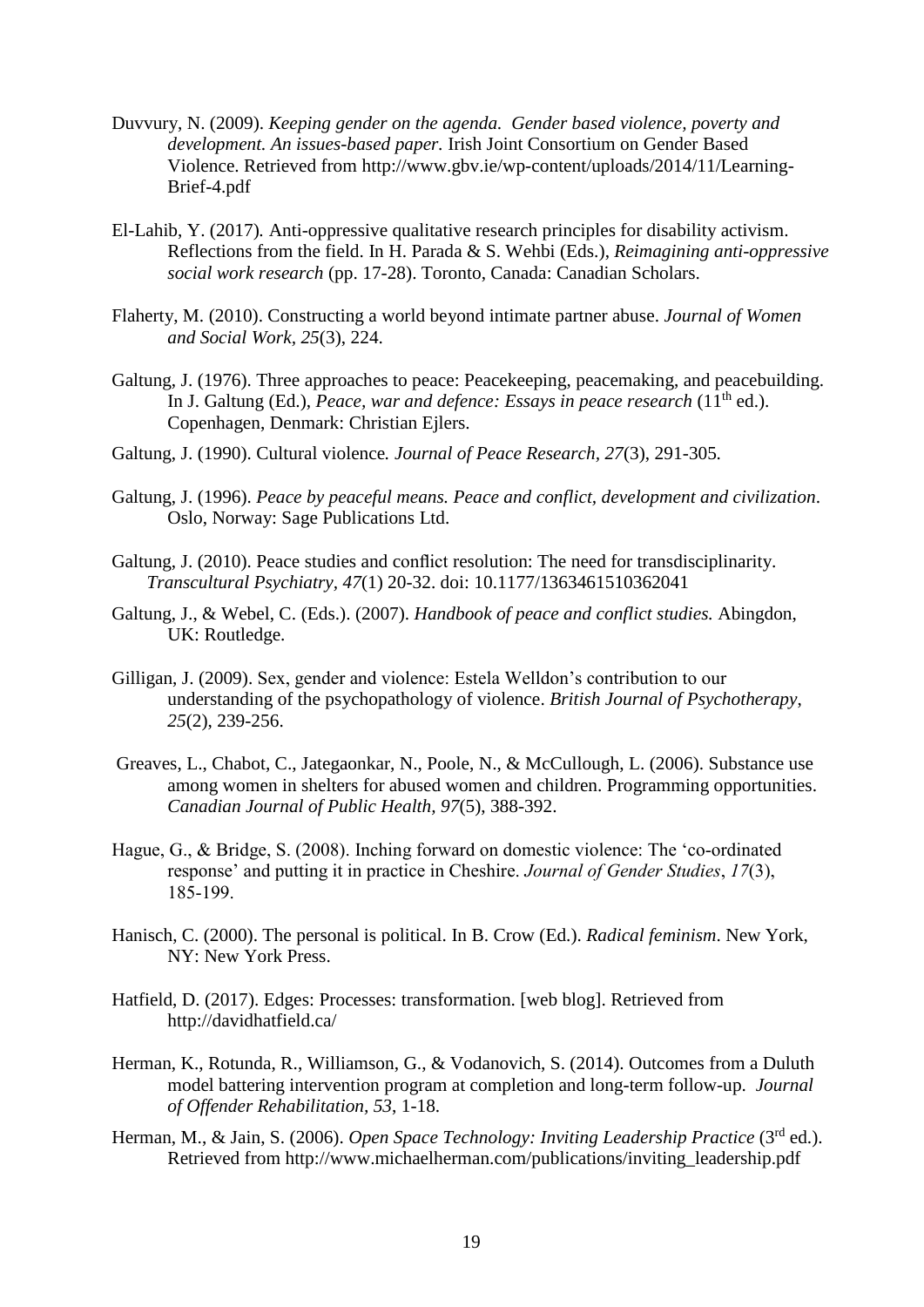I Count. (2015). [Web site]/ Retrieved from [http://icount2015.com/.](http://icount2015.com/)

- Johnson, H. (2005). *Assessing the prevalence of violence against women.* New York, NY: UN Division for the Advancement of Women.
- Johnston, A. D. (2011). Welcome to the new face of alcohol advertising, the "pinking" of the wine and spirits market. *The Star*. Retrieved from [http://www.thestar.com/atkinsonseries/atkinson2011/article/1090125--women-are-the](http://www.thestar.com/atkinsonseries/atkinson2011/article/1090125--women-are-the-new-face-of-alcohol-advertising)[new-face-of-alcohol-advertising](http://www.thestar.com/atkinsonseries/atkinson2011/article/1090125--women-are-the-new-face-of-alcohol-advertising)
- Kelly, L., & Lovett, J. (2005). *What a waste. The case for an integrated violence against women strategy*. London, UK: Women's National Commission.
- Kilbourne, J. (2010). Still killing us softly 4, advertising images of women, Jean Kilbourne. Media Education Foundation Retrieved from http://www.mediaed.org/cgibin/commerce.cgi?preadd=action&key=241
- Klevens, J., & Cox, P. (2009). Coordinated community responses to intimate partner violence: Where do we go from here? *Criminology and Public Policy*, *7*(4), 547-556.
- Kristof, N., & Wudunn, S. (2009). *Half the sky: Turning oppression into opportunities for women worldwide.* New York, NY: Alfred A. Knoph.
- Lederach, J. P. (2003). *The little book of conflict transformation*. New York, NY: Good Books.
- Lederach, J. P. & Lederach, A. (2010). *When blood and bones cry out. Journeys through the sound scape of healing and reconciliation*. New York, NY: Oxford University Press.
- Lunenburg County Community Fund. (2010). Taking the pulse of our community. Lunenburg County Nova Scotia vital signs. Retrieved from [www.vitalsignscanada.ca/files/localreports/CFNS\\_Lunenburg\\_2010\\_2010.pdf](http://www.vitalsignscanada.ca/files/localreports/CFNS_Lunenburg_2010_2010.pdf)
- Lunenburg Town Council. (2015). Position statement: That all women and girls have the right to live in safety. Lunenburg Town Council Meeting Minutes, 2/3/2015, p.5.
- MacDonald, J. (2008). Untold stories: Women, in the helping professions, as sufferers of chronic pain (re)storying (dis)abilities. (Doctoral dissertation, Memorial University of Newfoundland, 2006). Ottawa, ON: Library and Archives of Canada (microform AMICUS no. 33872393).
- Maguire, P. (1988). *Doing participatory research: A feminist approach*. The Center for International Education. Amherst, MA: University of Massachusetts Press.
- Mann, R. (2012). Invisibilizing violence against women. In L. Samuelson & W. Antony (Eds.), *Power and resistance: Critical thinking about Canadian social issues* (pp. 48-71)*.*  Boutlier's Point, Nova Scotia: Fernwood Publishing Company, Ltd.
- McArthur-Blair, J. (2012). Critical appreciative inquiry. In J. Cockell & J. McArthur-Blair (Eds.), *Appreciative inquiry in higher education* (pp. 51-74). San Francisco, CA: John Wiley & Sons, Inc.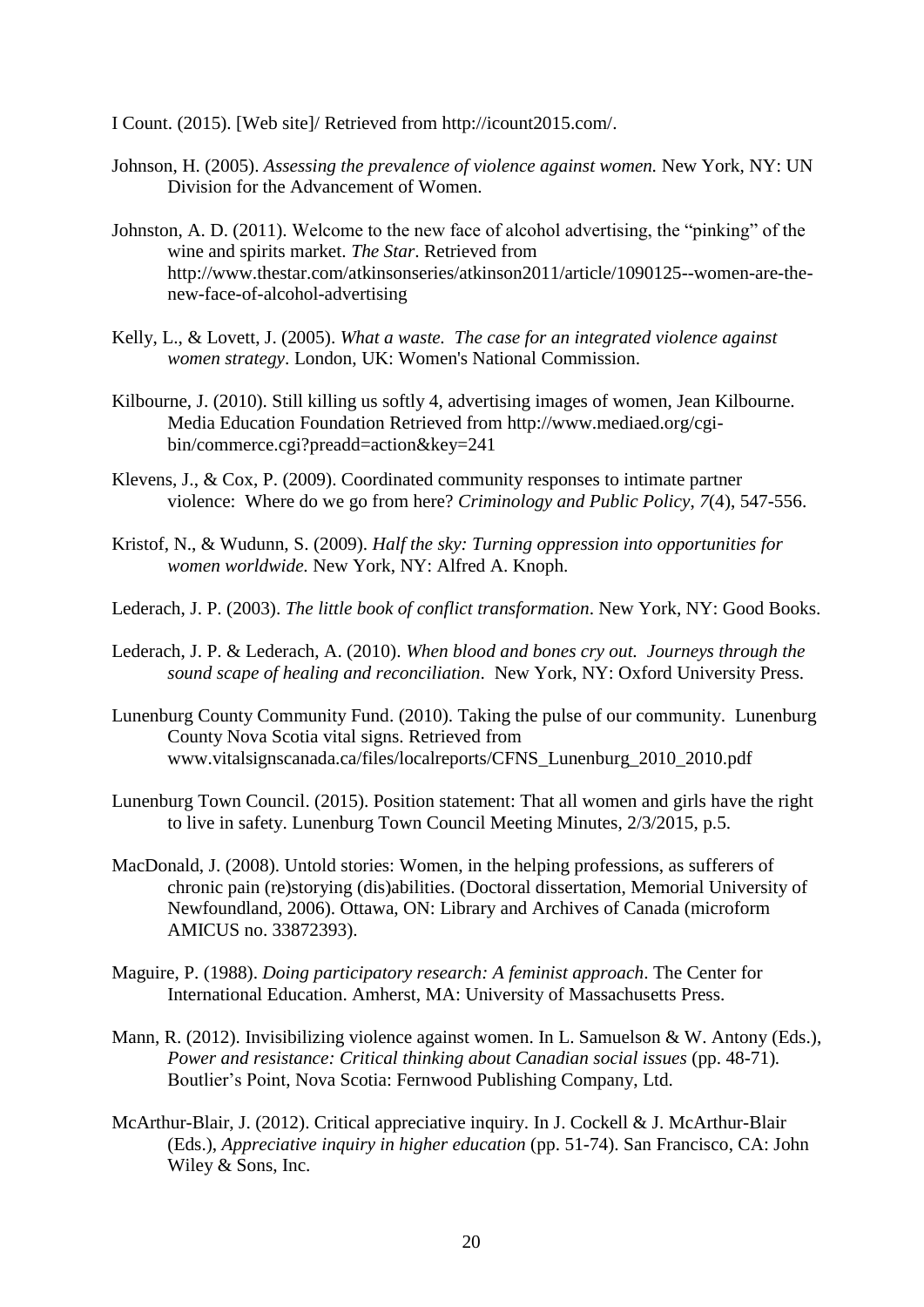- McFadyen, S. (2009). Sexual assault in Nova Scotia: A statistical survey. Halifax, Nova Scotia: Nova Scotia Status of Women. Retrieved from https://women.gov.ns.ca/sites/default/files/documents/sexualAssaultRpt09.pdf
- McGibbon, E., & McPherson, C. (2013). Stress, oppression and women's mental health: A discussion of the health consequences of injustice. *Women's Health and Urban Life*,*12*, 63-81.

MissRepresentation.org. (2017). Retrieved from http://www.missrepresentation.org/

- Mitchels, B. (2006). *Love in danger. Trauma therapy and conflict explored through the life and work of Adam Curle.* Oxfordshire, UK: Jon Carpenter Publishing.
- Morris, M., & Gonsalves. T. (2005). *Women and poverty fact sheet (3 rd edition)*. Ottawa, Canada: Canadian Research Institute for the Advancement of Women.
- Neighbors, Friends, & Families. (2017). Centre for Research and Education on Violence Against Women and Children. Western University. Retrieved from http://www.neighboursfriendsandfamilies.ca/about/about-us
- Paffenholz, T. (2014). International peacebuilding goes local: Analysing Lederach's Conflict Transformation Theory and its ambivalent encounter with 20 years of practice. *Peacebuilding, 2*(1), 11-27. doi:10.1080/21647259.2013.783257
- Prince Albert Saskatchewan Community Mobilization. (2014). Retrieved from <https://www.youtube.com/watch?v=Bxyphb11ruo>
- Profitt, N.J., & Ross, N. (2017). A critical analysis of the report student safety in Nova Scotia: Co-creating a vision and language for safer and socially just campus. In E. Quinlan, A. Quinlan, C. Fogel, & G. Taylor (Eds.), *Sexual violence at Canadian universities: Activism, institutional responses*. Waterloo, Canada: Wilfred Laurier Press.
- Ramsbotham, O., Woodhouse, T., & Miall, H. (Eds.). (2011). *Contemporary conflict resolution. The prevention, management and transformation of deadly conflicts* (3rd ed.)*.* Cambridge, UK: Polity Press.
- Renzetti, C., Edleson, J., & Bergen, R. (2011). *Sourcebook on violence against women* (2nd ed.). Thousand Oaks, CA: Sage Publications.
- Rhymes, J. (2013). See meaning graphics. Retrieved from <http://seemeaning.ca/home>
- Rutman, D., Hubberstey, C., Barlow, A., & Brown, E. (2005). Supporting young people's transitions from care: Reflections on doing participatory action research with youth from care. In L. Brown & S. Strega (Eds.), *Research as resistance: Critical, Indigenous & anti-oppressive approaches* (pp. 153-180)*.* Toronto, Canada: Canadian Scholars Press.
- Sauer, A., & Podhora, A. (2013). Sexual orientation and gender identity in human rights impact assessment. *Special Issue: Human Rights and Impact Assessment*, *31*(2), 135-145. Available at:<http://www.tandfonline.com/doi/abs/10.1080/14615517.2013.791416>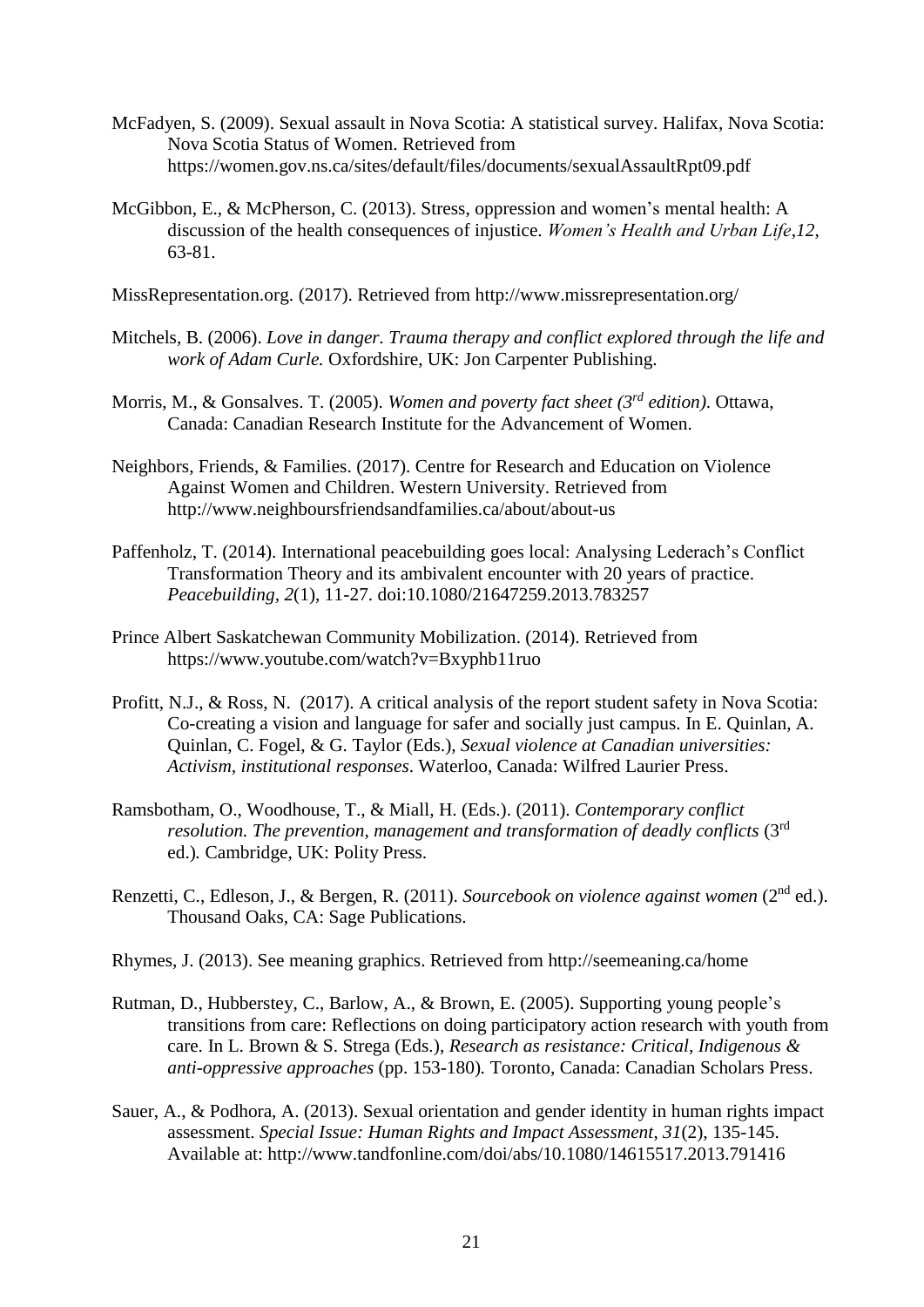- Schirch, L. (2008). Strategic peacebuilding-State of the field. *Peace Prints, South Asian Journal of Peacebuilding, 1*(1), 1-17.
- Seager, J. (2009). *The penguin atlas of women in the world* (4<sup>th</sup> ed.). New York, NY: Penguin Group.
- Shepard, M.R., & Pence, E. (Eds.). (1999). *Coordinating community responses to domestic violence: Lessons from Duluth and beyond*. Thousand Oaks, CA: Sage Publications.
- Statistics Canada. (2013). Nova Scotia (Code 12) [table]. National Household Survey (NHS) Profile. 2011 National Household Survey. Statistics Canada Catalogue no. 9-004-XWE. Ottawa. Released September 11, 2013. Retrieved from http://www12.statcan.gc.ca/nhsenm/2011/dp-pd/prof/index.cfm?Lang=E
- Town of Lunenburg. (2015). January council meeting minutes. Retrieved from [http://www.explorelunenburg.ca/index.php?option=com\\_docman&view=list&layout=ta](http://www.explorelunenburg.ca/index.php?option=com_docman&view=list&layout=table&slug=council-minutes&Itemid=967) [ble&slug=council-minutes&Itemid=967](http://www.explorelunenburg.ca/index.php?option=com_docman&view=list&layout=table&slug=council-minutes&Itemid=967)
- United National General Assembly. (1994). Declaration on the elimination of violence against women. Retrieved from [https://documents-dds](https://documents-dds-ny.un.org/doc/UNDOC/GEN/N94/095/05/PDF/N9409505.pdf?OpenElement)[ny.un.org/doc/UNDOC/GEN/N94/095/05/PDF/N9409505.pdf?OpenElement](https://documents-dds-ny.un.org/doc/UNDOC/GEN/N94/095/05/PDF/N9409505.pdf?OpenElement)
- United Nations (1999, March 8) *Violence against women 'most shameful,' pervasive human rights violation, says Secretary-General in remarks on International Women's Day*. Secretary-General Press Release. Retrieved from <http://www.un.org/press/en/1999/19990308.sgsm6919.html>
- United Nations General Assembly. (2006). *In-depth study on all forms of violence against women. Report of the United Nations Secretary-General.* Division for the Advancement of Women of the Department of Economic and Social Affairs.
- United Nations Population Fund. (2005). *Gender equality, ending widespread violence against women*. Geneva, Switzerland: United Nations.
- Watkins, J., & Mohr, B. (2001). *Appreciative inquiry: Change at the speed of imagination.* San Francisco, CA: Josey -Bass/Pleiffer.
- Wells, L., Claussen, C., & Sandham, S. (2012). *Surveying the landscape: Domestic violence plans from around the world*. Shift: The Project to End Domestic Violence. Calgary, Alberta, Canada: University of Calgary.
- Woodhouse, T., & Santiago, I. (2012). New voices in conflict resolution. *Journal of Conflictology, 3*(2), 1-19.
- Woroniuk, B. (2001). Mainstreaming a gender perspective. In L. Reychler & T. Paffenholz (Eds.), *Peace-building. A field guide* (pp. 61-71)*.* Boulder, CO: Lynne Rienner.
- World Health Organization/London School of Hygiene and Tropical Medicine. (2010). *Preventing intimate partner and sexual violence against women: Taking action and generating evidence*. Geneva, Switzerland: World Health Organization.